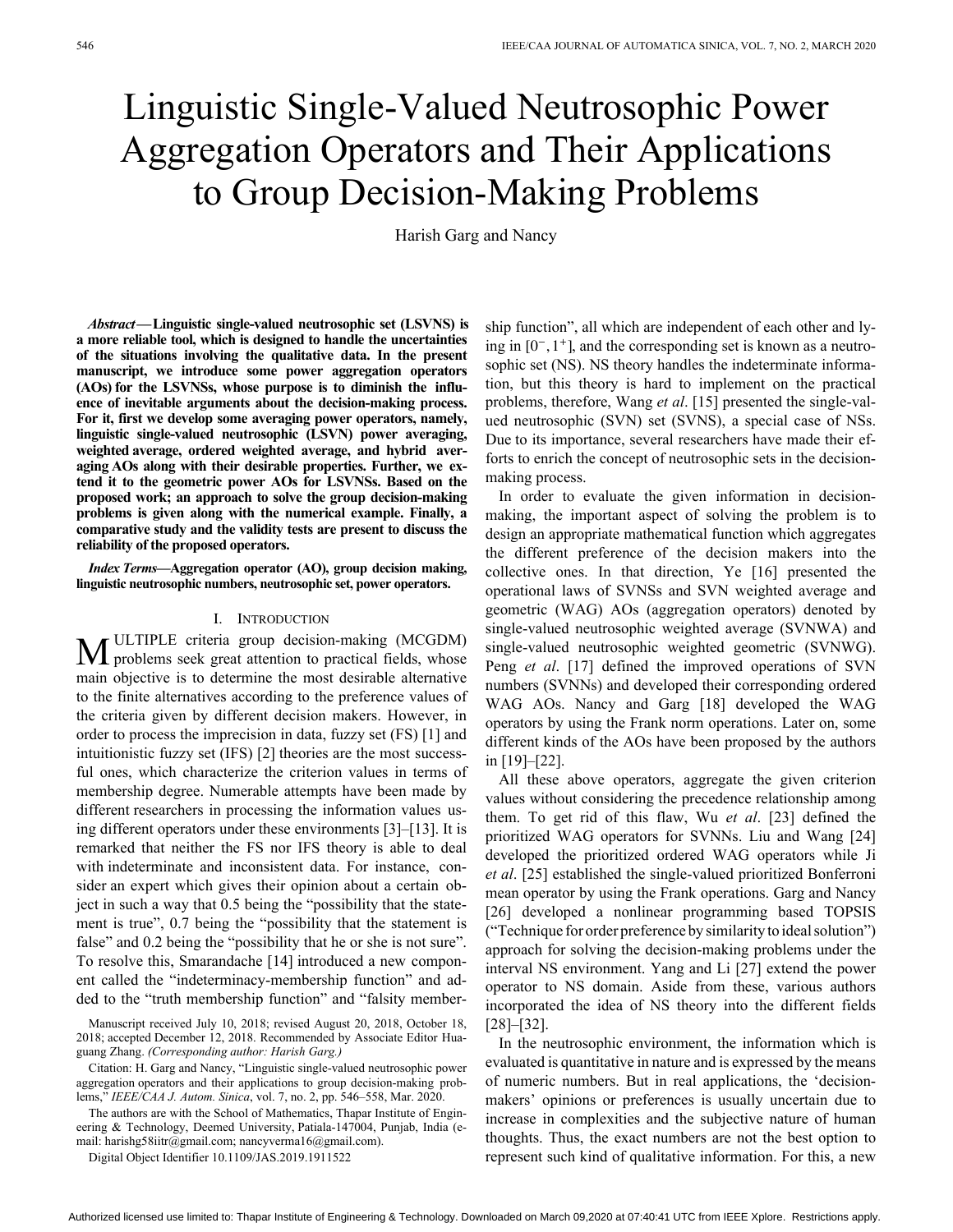concept, namely, linguistic variables (LVs) [33] has been established to access the information which cannot estimate by exact numbers. Due to the great importance of linguistic variables, it has become the hot topic of research among the researchers. Based on this idea, Li *et al*. [34] introduce the linguistic neutrosophic sets (LNSs) in which membership, indeterminacy, and non-membership is expressed as a LV instead of real numbers and also proposed some Heronian mean operators. Fang and Ye [35] introduced most basic aggregation operators, namely, Linguistic neutrosophic number WAG operators. Garg and Nancy [36] presented some neutrosophic prioritized AOs under the linguistic SVNS (LSVNS) environment.

As these basic operators are crucial tools in the aggregating process and easily gives the best choice according to the given information, but these operators skip the consideration of the relationship between the given data. In the present work, we introduce different types of power AOs in LSVNS environment. The LSVNS can easily express the uncertain qualitative information in the best way and power AO provides more versatility in the information aggregation process. To get the advantage of both LSVNS and power aggregation, we proposed power AOs for linguistic singlevalued neutrosophic numbers (LSVNNs) of two types: The first type of power aggregation operators aggregates the input data by assigning the weights based on the support function and the second type of power operators considers not only the existing evaluated weights but also use the weights evaluated from support function. Further, the basic properties of these operators have been figuring out. In the end, a method for solving the MCGDM problems has been presented and then applies this approach to a practical example. *A*), thinguistic validable (*LV*) [33)] has been when  $\mathbf{z}_k(x, t, x, t, t) \in \mathcal{D}$  (*X*),  $\mathbf{z}_k(x)$ ,  $\mathbf{z}_k(x)$ ,  $\mathbf{z}_k(x)$ ,  $\mathbf{z}_k(x)$ ,  $\mathbf{z}_k(x)$ ,  $\mathbf{z}_k(x)$ ,  $\mathbf{z}_k(x)$ ,  $\mathbf{z}_k(x)$ ,  $\mathbf{z}_k(x)$ ,  $\mathbf{z}_k(x)$ ,

The rest of the work is summarized as: Some basic features related to NSs and the LNSs are presented in Section II. In Section III, operational laws and based on it, some series of LSVN power weighted AOs have been proposed along with their certain properties. Section IV established the group decision-making approach based on the proposed operators and validate with a numerical example. Lastly, the conclusion has been summarized in Section V.

#### II. Preliminaries

In this section, some basic concepts on NSs over the universal set *X* have been reviewed.

*Definition 1 [14]:* A neutrosophic set (NS)  $\alpha$  over *X* is given by

$$
\alpha = \{ (x, \theta_{\alpha}(x), \psi_{\alpha}(x), \sigma_{\alpha}(x)) \mid x \in X \}
$$
 (1)

where for each  $x$ ,  $\theta_{\alpha}(x)$ ,  $\psi_{\alpha}(x)$ ,  $\sigma_{\alpha}(x) \subseteq [0, 1^+]$  represents the ively such that  $\theta_{\alpha}(x) + \psi_{\alpha}(x) + \sigma_{\alpha}(x) \leq 3^{+}$ . On the other hand, if  $\theta_{\alpha}(x)$ ,  $\psi_{\alpha}(x)$ ,  $\sigma_{\alpha}(x) \in [0,1]$  such that  $0 \leq \theta_{\alpha}(x) + \psi_{\alpha}(x) + \psi_{\alpha}(x)$  $\sigma_{\alpha}(x) \leq 3$  for all x then this set is called SVNS [15]. A pair  $\alpha = (\theta_{\alpha}, \psi_{\alpha}, \sigma_{\alpha})$  is called SVN number (SVNN). extent of agreeness, indeterminacy and disagreeness, respect-

*Definition 2 [35]*: Let  $Q = \{s_0, s_1, \ldots, s_t\}$  be a linguistic term set (LTS) with odd cardinality  $t+1$  and  $\overline{Q} = \{s_h | s_0 \leq$  $s_h \leq s_t, h \in [0, t]$ . Then, a LSVNS *A* in *X* is defined as

$$
A = \{(x, s_{\theta}(x), s_{\psi}(x), s_{\sigma}(x)) \mid x \in X\}
$$
 (2)

determinacy and falsity degrees of  $x$  to  $A$ , respectively, with condition  $0 \le \theta + \psi + \sigma \le 3t$ . A triplet  $(s_{\theta}, s_{\psi}, s_{\sigma})$  is called linwhere  $s_{\theta}(x)$ ,  $s_{\psi}(x)$ ,  $s_{\sigma}(x) \in \overline{Q}$  represent the linguistic truth, inguistic SVN number (LSVNN). Further, these LTS must be satisfy the following properties:

1)  $s_k \leq s_h \Leftrightarrow k \leq h$ ;

2) Neg( $s_k$ ) =  $s_h$  such that  $h = t - k$ .

 $S(\beta) = (2t + \theta - \psi - \sigma)/3 \in [0, t]$  and  $H(\beta) = (\theta + \psi + \sigma)/3$  for LSVNN  $\beta = (s_{\theta}, s_{\psi}, s_{\sigma})$ . Thus, based on these functions, an order relation between two LSVNNs  $\beta$  and  $\gamma$ , denoted by  $\beta > \gamma$ , is defined if either  $S(\beta) > S(\gamma)$  or  $S(\beta) = S(\gamma) \wedge H(\beta) > \gamma$ *H*(γ) . *Definition 3 [35]:* In order to compare the LSVNNs, a score *S* and an accuracy function *H* can be represented as

*Definition 4 [37]:* Let  $\alpha_1 = (s_{\theta_1}, s_{\psi_1}, s_{\sigma_1})$  and  $\alpha_2 = (s_{\theta_2},$  $s_{\psi_2}, s_{\sigma_2}$ ) be two LSVNNs. Then, the distance between  $\alpha_1$  and  $\alpha_2$  is given below:

$$
d(\alpha_1, \alpha_2) = \frac{1}{3t} (|\theta_1 - \theta_2| + |\psi_1 - \psi_2| + |\sigma_1 - \sigma_2|). \quad (3)
$$

*Definition 5 [38]:* Let  $\alpha_1, \alpha_2, \ldots, \alpha_n$  be '*n*' attributes then the power averaging (PA) operator is defined as

$$
PA(\alpha_1, \alpha_2, ..., \alpha_n) = \sum_{j=1}^n \frac{1 + G(\alpha_j)}{\sum_{j=1}^n (1 + G(\alpha_j))} \alpha_j
$$
 (4)

where  $G(\alpha_j) = \sum_{k=1, j \neq k}^{n} \text{supp}(\alpha_j, \alpha_k)$  and  $\text{supp}(\alpha_j, \alpha_k)$  is the support for  $\alpha_j$  from  $\alpha_k$ , defined as  $supp(\alpha_j, \alpha_k) = 1 - d(\alpha_j, \alpha_k)$ and satisfies the following properties.

- 1) supp $(\alpha_j, \alpha_k) \in [0, 1]$ ;
- 2) supp $(\alpha_j, \alpha_k)$  = supp $(\alpha_k, \alpha_j)$ ;
- 3)  $\text{supp}(\alpha_j, \alpha_k) \geq \text{supp}(\alpha_u, \alpha_v) \text{ if } d(\alpha_j, \alpha_k) \leq d(\alpha_u, \alpha_v).$

*Definition 6 [35], [36]*: Let  $\alpha = (s_{\theta}, s_{\psi}, s_{\sigma}), \alpha_1 = (s_{\theta_1}, s_{\psi_1}, s_{\phi_2})$  $s_{\sigma_1}$ ) and  $\alpha_2 = (s_{\theta_2}, s_{\psi_2}, s_{\sigma_2})$  be three LSVNNs, then

- 1)  $\alpha^c = (s_\sigma, s_\psi, s_\theta);$
- 2)  $\alpha_1 \cup \alpha_2 = (\max(s_{\theta_1}, s_{\theta_2}), \min(s_{\psi_1}, s_{\psi_2}), \min(s_{\sigma_1}, s_{\sigma_2}))$ ;
- 3)  $\alpha_1 \cap \alpha_2 = (\min(s_{\theta_1}, s_{\theta_2}), \max(s_{\psi_1}, s_{\psi_2}), \max(s_{\sigma_1}, s_{\sigma_2}))$ ;
- 4)  $\alpha_1 = \alpha_2$  if  $s_{\theta_1} = s_{\theta_2}, s_{\psi_1} = s_{\psi_2}$  and  $s_{\sigma_1} = s_{\sigma_2}$ ;
- 5)  $\alpha_1 \ge \alpha_2$  if  $s_{\theta_1} \ge s_{\theta_2}$ ,  $s_{\psi_1} \le s_{\psi_2}$  and  $s_{\sigma_1} \le s_{\sigma_2}$ .

*Definition* 7 [12]: A function  $\zeta$ : [0,1]  $\times$  [0,1]  $\rightarrow$  [0,1] is *ς* defined by  $\zeta(x, y) = 1 - \zeta(1 - x, 1 - y)$  ∀  $x, y \in [0, 1]$  is called t-conorm. The t-norm  $\zeta$  is generated by a decreasing function *k* as  $\zeta(x, y) = k^{-1}(k(x) + k(y))$  with  $k(1) = 0$  and the t-conorm  $\zeta$ is generated as  $\varsigma(x, y) = h^{-1}(h(x) + h(y))$ , where  $h(x) = k(1 - x)$ . called t-norm if it satisfies the boundary, monotonicity, commutativity and associativity. On the other hand, a function

# III. Power Aggregation Operator for Linguistic NEUTROSOPHIC SETS

In this section, some new power AOs for linguistic neutrosophic sets namely, linguistic single-valued neutrosophic-power weighted average (LSVN-PWA), linguistic single-valued neutrosophic-power ordered weighted average (LSVN-POWA), linguistic single-valued neutrosophicpower weighted geometric (LSVN-PWG), Linguistic singlevalued neutrosophic-power ordered weighted geometric (LSVN-POWG) etc., have been presented to aggregate the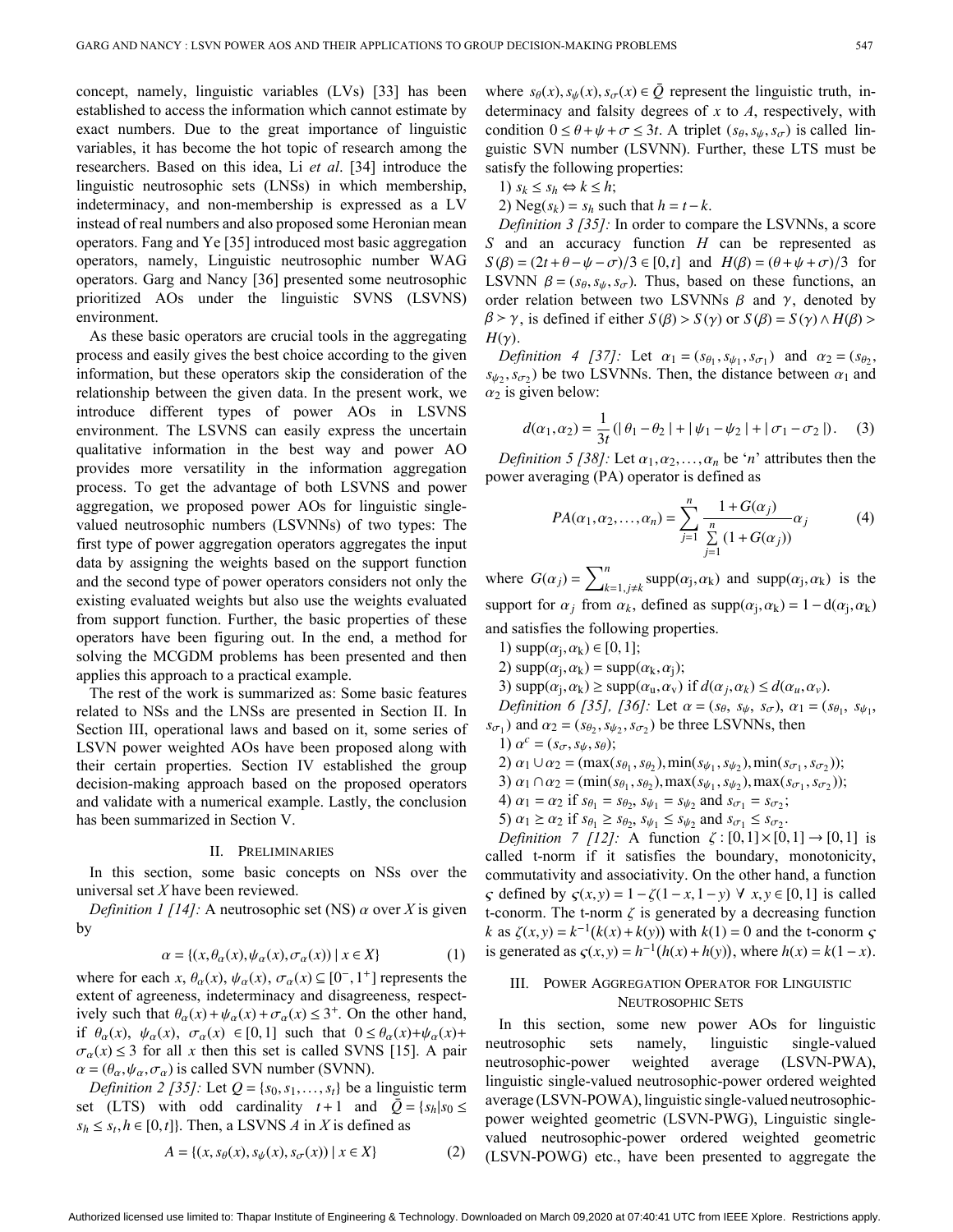# LSVNNs.

# *A. Operations Laws for LSVNNs*

In this section, based on generators  $\zeta$  and  $\zeta$ , we defined the operational laws for LSVNNs as follows.

*Definition 8:* Let  $\alpha_1 = (s_{\theta_1}, s_{\psi_1}, s_{\sigma_1}), \alpha_2 = (s_{\theta_2}, s_{\psi_2}, s_{\sigma_2})$  and  $\alpha = (s_{\theta}, s_{\psi}, s_{\sigma})$  be three LSVNNs and a real  $\lambda > 0$ , we have

1) 
$$
\alpha_1 \oplus \alpha_2 = \left(s_{t\left(h^{-1}\left(h\left(\frac{\theta_1}{t}\right) + h\left(\frac{\theta_2}{t}\right)\right)\right)}, s_{t\left(k^{-1}\left(k\left(\frac{\psi_1}{t}\right) + k\left(\frac{\psi_2}{t}\right)\right)\right)}\right)
$$
  
\n $s_{t\left(k^{-1}\left(k\left(\frac{\sigma_1}{t}\right) + k\left(\frac{\sigma_2}{t}\right)\right)\right)}\right);$   
\n2)  $\alpha_1 \otimes \alpha_2 = \left(s_{t\left(k^{-1}\left(k\left(\frac{\theta_1}{t}\right) + k\left(\frac{\theta_2}{t}\right)\right)\right)}, s_{t\left(h^{-1}\left(h\left(\frac{\psi_1}{t}\right) + h\left(\frac{\psi_2}{t}\right)\right)\right)}\right);$   
\n $s_{t\left(h^{-1}\left(h\left(\frac{\sigma_1}{t}\right) + h\left(\frac{\sigma_2}{t}\right)\right)\right)}\right);$   
\n3)  $\lambda \alpha = \left(s_{t\left(h^{-1}\left(\lambda h\left(\frac{\theta}{t}\right)\right)\right)}, s_{t\left(k^{-1}\left(\lambda k\left(\frac{\psi}{t}\right)\right)\right)}, s_{t\left(k^{-1}\left(\lambda k\left(\frac{\sigma}{t}\right)\right)\right)}\right);$   
\n4)  $\alpha^{\lambda} = \left(s_{t\left(k^{-1}\left(\lambda k\left(\frac{\theta}{t}\right)\right)\right)}, s_{t\left(h^{-1}\left(\lambda h\left(\frac{\psi}{t}\right)\right)\right)}, s_{t\left(h^{-1}\left(\lambda h\left(\frac{\sigma}{t}\right)\right)\right)}\right).$ 

*Theorem 1:* The operations laws defined in Definition 8 are again LSVNNs.

*Proof:* Since k is a decreasing map and  $h(x) = k(1-x)$ , therefore, we get  $0 \le k^{-1} (k(\theta_1/t) + k(\theta_2/t)) \le 1, 0 \le h^{-1}(h(\psi_1/t) +$ *h*( $\psi_2$ /*t*))≤1, 0≤*h*<sup>-1</sup>( $h(\sigma_1/t)$  +  $h(\sigma_2/t)$ )≤1 and 0 ≤  $k^{-1}(k(\theta_1/t) +$  $k(\theta_2/t)$  +  $h^{-1}(h(\psi_1/t) + h(\psi_2/t)) + h^{-1}(h(\sigma_1/t) + h(\sigma_2/t)) \le 3.$ 

Therefore,  $\alpha_1 \otimes \alpha_2$  is LSVNN. Similarly,  $\alpha_1 \oplus \alpha_2$ ,  $\lambda \alpha$  and  $\alpha^{\lambda}$ are LSVNNs.

*Theorem 2:* Let  $\alpha_1$ ,  $\alpha_2$  and  $\alpha$  be three LSVNNs and  $\lambda, \lambda_1, \lambda_2$ be three positive real numbers, then

1)  $\alpha_1 \oplus \alpha_2 = \alpha_2 \oplus \alpha_1;$ 2)  $\alpha_1 \otimes \alpha_2 = \alpha_2 \otimes \alpha_1;$ 3)  $\lambda(\alpha_1 \oplus \alpha_2) = \lambda \alpha_1 \oplus \lambda \alpha_2;$ 4)  $(\alpha_1 \otimes \alpha_2)^{\lambda} = \alpha_1^{\lambda} \otimes \alpha_2^{\lambda}$ ; 5)  $\lambda_1 \alpha \oplus \lambda_2 \alpha = (\lambda_1 + \lambda_2) \alpha;$ 6)  $\alpha^{\lambda_1} \otimes \alpha^{\lambda_2} = \alpha^{\lambda_1 + \lambda_2}$ .

*Proof:* We shall prove only the parts iii) and remaining parts done similarly.

For real number  $\lambda > 0$ , we have

$$
\lambda(\alpha_1 \oplus \alpha_2)
$$
\n
$$
= \lambda \left( s_{t\left(h^{-1}\left(h\left(\frac{\theta_1}{t}\right) + h\left(\frac{\theta_2}{t}\right)\right)\right)},
$$
\n
$$
\left( s_{t\left(k^{-1}\left(\left(k\left(\frac{\theta_1}{t}\right) + k\left(\frac{\theta_2}{t}\right)\right)\right)\right)}, s_{t\left(k^{-1}\left(\left(k\left(\frac{\sigma_1}{t}\right) + k\left(\frac{\sigma_2}{t}\right)\right)\right)\right)} \right)
$$
\n
$$
= \left( \frac{s_{t\left(h^{-1}\left(\lambda h\left(h^{-1}\left(h\left(\frac{\theta_1}{t}\right) + h\left(\frac{\theta_2}{t}\right)\right)\right)\right)\right)}, s_{t\left(k^{-1}\left(\lambda \left(h\left(\frac{\theta_1}{t}\right) + h\left(\frac{\theta_2}{t}\right)\right)\right)\right)} \right)
$$
\n
$$
= \left( \frac{s_{t\left(h^{-1}\left(\lambda k\left(k^{-1}\left(k\left(\frac{\theta_1}{t}\right) + k\left(\frac{\theta_2}{t}\right)\right)\right)\right)\right)}, s_{t\left(k^{-1}\left(\lambda \left(k\left(\frac{\theta_1}{t}\right) + k\left(\frac{\theta_2}{t}\right)\right)\right)\right)} \right)
$$
\n
$$
= \left( \frac{s_{t\left(h^{-1}\left(\lambda k\left(k^{-1}\left(\lambda k\left(\frac{\theta_1}{t}\right)\right)\right) + h\left(h^{-1}\left(\lambda h\left(\frac{\theta_2}{t}\right)\right)\right)\right)\right)} \right)
$$
\n
$$
= \left( \frac{s_{t\left(h^{-1}\left(\lambda k\left(\frac{\theta_1}{t}\right)\right)\right) + h\left(h^{-1}\left(\lambda h\left(\frac{\theta_2}{t}\right)\right)\right)\right)} \right)
$$
\n
$$
= \left( s_{t\left(k^{-1}\left(\lambda \left(k^{-1}\left(\lambda k\left(\frac{\theta_1}{t}\right)\right)\right) + k\left(k^{-1}\left(\lambda k\left(\frac{\theta_2}{t}\right)\right)\right)\right) \right)
$$
\n
$$
= \lambda \alpha_1 \oplus \lambda \alpha_2.
$$

*Remark 1:* We inspect some special cases of  $\lambda$  and  $\alpha$ .

1) If  $\alpha = (0, 0, 0)$ , then  $\lambda \alpha = (h^{-1}(\lambda h(0)), k^{-1}(\lambda k(0)),$  $k^{-1}(\lambda k(0))$  = (0,0,0).

2) If  $\alpha = (1,0,0)$ , 2) If  $\alpha = (1, 0, 0)$ , then  $\lambda \alpha = (h^{-1}(\lambda h(1)), k^{-1}(\lambda k(0))),$  $k^{-1}(\lambda k(0)) = (1,0,0).$ 

3) If  $\alpha = (0, 0, 1)$ , then  $\lambda \alpha = (h^{-1}(\lambda h(0)), k^{-1}(\lambda k(0)),$  $k^{-1}(\lambda k(1))$  = (0,0,1).

4) If  $\lambda \to 0$  then  $\lambda \alpha = (h^{-1}(\lambda h(\theta/t)), k^{-1}(\lambda k(\psi/t))),$  $k^{-1}(\lambda k(\sigma/t))) \rightarrow (1,0,0).$ 

5) If 
$$
\lambda = 1
$$
, then  $\lambda \alpha = (h^{-1}(\lambda h(\theta/t)), k^{-1}(\lambda k(\psi/t)),$   
 $k^{-1}(\lambda k(\sigma/t))) \rightarrow (s_{\theta}, s_{\psi}, s_{\sigma}).$ 

6) If  $\lambda \to \infty$  then  $\lambda \alpha = (h^{-1}(\lambda h(\theta/t)), k^{-1}(\lambda k(\psi/t))),$  $k^{-1}(\lambda k(\sigma/t))) \rightarrow (1,0,0).$ 

AOs for a collection of LSVNNs  $\alpha_j = (s_{\theta_j}, s_{\psi_j}, s_{\sigma_j})$  $(j = 1, 2, ..., n)$  denoted by  $\Omega$  with the condition that  $\theta_j, \psi_j, \sigma_j \neq 0$  for any *j*. Next, we propose some averaging and geometric power

## *B. LSVN Power Averaging Operator*

LSVN-PA:  $\Omega^n \to \Omega$ , defined by *Definition 9:* A linguistic single-valued neutrosophic- power averaging (LSVN-PA) aggregation operator is a mapping

LSVN-PA(
$$
\alpha_1, \alpha_2, ..., \alpha_n
$$
) =  $\underset{j=1}{\overset{n}{\oplus}} \frac{1+G(\alpha_j)}{\sum_{j=1}^n (1+G(\alpha_j))} \alpha_j$  (5)

where  $\alpha_j \in \Omega$  and  $G(\alpha_j) = \sum_{k=1, j \neq k}^{n} \text{supp}(\alpha_j, \alpha_k)$ .

*Theorem 3:* The aggregated value by LSVN-PA operator is still a LSVNN and is given as

$$
\text{LSVN-PA}(\alpha_1, \alpha_2, \dots, \alpha_n) = \begin{pmatrix} s \binom{n}{n-1} \sum_{j=1}^n \frac{1 + G(\alpha_j)}{\sum_{j=1}^n (1 + G(\alpha_j))} h\left(\frac{\theta_j}{t}\right) \\ \sum_{j=1}^n \frac{1}{\sum_{j=1}^n (1 + G(\alpha_j))} k\left(\frac{\psi_j}{t}\right) \\ \sum_{j=1}^n \frac{1 + G(\alpha_j)}{\sum_{j=1}^n (1 + G(\alpha_j))} k\left(\frac{\phi_j}{t}\right) \\ \sum_{j=1}^n \frac{1 + G(\alpha_j)}{\sum_{j=1}^n (1 + G(\alpha_j))} k\left(\frac{\sigma_j}{t}\right) \\ \vdots \tag{6}
$$

induction on  $n$ . For the sake of simplicity, we take  $\xi_j = (1 + G(\alpha_j)) / (\sum_{j=1}^n (1 + G(\alpha_j)))$ . Then, the following steps of the mathematical induction have been followed for  $\alpha_j = (s_{\theta_j},$  $s_{\psi_j}, s_{\sigma_j}$ ). *Proof:* We will verify (6), by applying the mathematical

*Step 1:* For  $n = 2$ , we have  $\alpha_1 = (s_{\theta_1}, s_{\psi_1}, s_{\sigma_1}), \alpha_2 = (s_{\theta_2}, s_{\psi_2}, s_{\phi_2})$  $s_{\sigma_2}$ ) and real numbers  $\xi_1, \xi_2 > 0$ , we have  $\xi_1 \alpha_1 = (s_{t(h^{-1}(\xi_1 h(\theta_1 / t)))})$ .  $s_t(k^{-1}(\xi_1 k(\psi_1/t)))$ ,  $s_t(k^{-1}(\xi_1 k(\sigma_1/t)))$ ) and  $\xi_2 \alpha_2 = (s_{t(h^{-1}(\xi_2 h(\theta_2/t)))})$ *s*<sub>*t*</sub>( $_{k-1}$ ( $\xi_2$ *k*( $\psi_2$ /*t*)))</sub>, *s*<sub>*t*( $_{k-1}$ ( $\xi_2$ *k*( $\sigma_2$ /*t*)))). Therefore,</sub>

■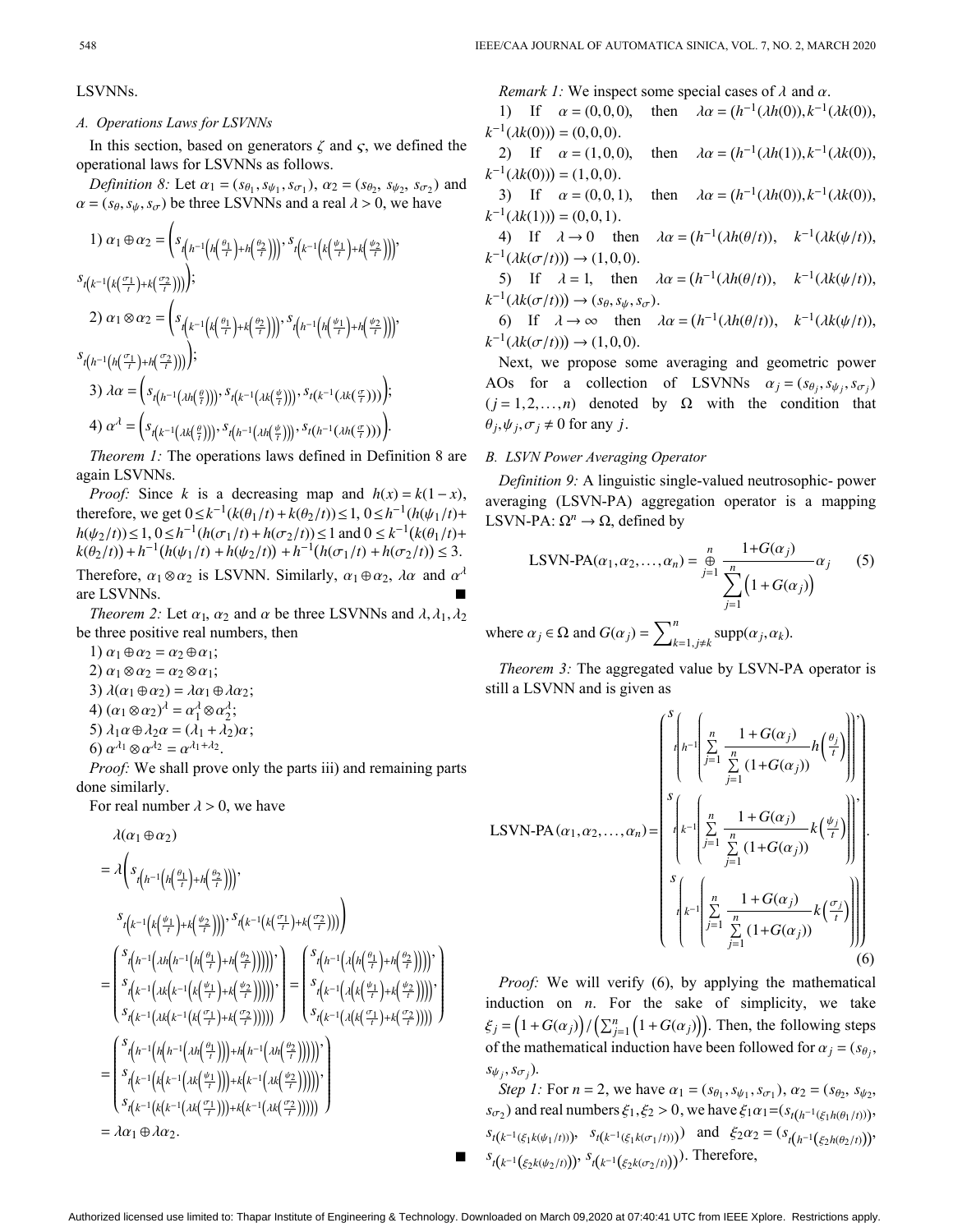LSVN-PA $(\alpha_1, \alpha_2) = \xi_1 \alpha_1 \oplus \xi_2 \alpha_2$ 

$$
= \begin{pmatrix} s_{t}\left(h^{-1}\left(h\left(h^{-1}\left(\xi_{1}h\left(\frac{\theta_{1}}{t}\right)\right)\right)+h\left(h^{-1}\left(\xi_{2}h\left(\frac{\theta_{2}}{t}\right)\right)\right)\right)\right) \\ s_{t}\left(k^{-1}\left(k\left(k^{-1}\left(\xi_{1}k\left(\frac{\theta_{1}}{t}\right)\right)\right)+k\left(k^{-1}\left(\xi_{2}k\left(\frac{\theta_{2}}{t}\right)\right)\right)\right)\right) \\ s_{t}\left(k^{-1}\left(k\left(k^{-1}\left(\xi_{1}k\left(\frac{\theta_{1}}{t}\right)\right)\right)+k\left(k^{-1}\left(\xi_{2}k\left(\frac{\theta_{2}}{t}\right)\right)\right)\right)\right) \\ = \begin{pmatrix} s_{t}\left(h^{-1}\left(\xi_{1}h\left(\frac{\theta_{1}}{t}\right)+\xi_{2}h\left(\frac{\theta_{2}}{t}\right)\right)\right) & s_{t}\left(k^{-1}\left(\xi_{1}k\left(\frac{\theta_{1}}{t}\right)+\xi_{2}k\left(\frac{\theta_{2}}{t}\right)\right)\right) \\ s_{t}\left(k^{-1}\left(\xi_{1}k\left(\frac{\theta_{1}}{t}\right)+\xi_{2}k\left(\frac{\theta_{2}}{t}\right)\right)\right) & s_{t}\left(k^{-1}\left(\xi_{1}k\left(\frac{\theta_{1}}{t}\right)+\xi_{2}k\left(\frac{\theta_{2}}{t}\right)\right)\right) \\ s_{t}\left(k^{-1}\left(\frac{2}{t^{-1}}\xi_{1}h\left(\frac{\theta_{1}}{t}\right)\right)\right) & s_{t}\left(k^{-1}\left(\frac{2}{t^{-1}}\xi_{1}k\left(\frac{\theta_{1}}{t}\right)\right)\right) \\ s_{t}\left(k^{-1}\left(\frac{2}{t^{-1}}\xi_{1}k\left(\frac{\theta_{1}}{t}\right)\right)\right) & s_{t}\left(k^{-1}\left(\frac{2}{t^{-1}}\xi_{1}k\left(\frac{\theta_{1}}{t}\right)\right)\right) \end{pmatrix}.
$$

Thus, (6) is true for  $n = 2$ .

*Step 2:* Assume that (6) is true for  $n = m$ . Then, for  $n = m + 1$ , we have

$$
LSVN-PA(\alpha_1, \alpha_2, ..., \alpha_{m+1}) = \frac{m}{j-1} \xi_j \alpha_j \oplus \xi_{m+1} \alpha_{m+1}
$$
\n
$$
= \begin{pmatrix}\ns_{\{h^{-1}\left(\sum_{j=1}^m \xi_j h(\frac{\theta_j}{t})\right)\}}^s, & s_{\{h^{-1}\left(\xi_{m+1} h(\frac{\theta_{m+1}}{t})\right)\}}^s, \\
s_{\{k^{-1}\left(\sum_{j=1}^m \xi_j k(\frac{\theta_j}{t})\right)\}}^s, & s_{\{k^{-1}\left(\xi_{m+1} k(\frac{\theta_{m+1}}{t})\right)\}}^s, \\
s_{\{k^{-1}\left(\sum_{j=1}^m \xi_j k(\frac{\theta_j}{t})\right)\}}^s, & s_{\{k^{-1}\left(\xi_{m+1} k(\frac{\theta_{m+1}}{t})\right)\}}^s, \\
s_{\{k^{-1}\left(\sum_{j=1}^m \xi_j h(\frac{\theta_j}{t})\right)\}}^s + h(h^{-1}(\xi_{m+1} h(\frac{\theta_{m+1}}{t})))])^s, \\
s_{\{k^{-1}\left(k\left(k^{-1}\left(\sum_{j=1}^m \xi_j k(\frac{\theta_j}{t})\right)\right)+k\left(k^{-1}\left(\xi_{m+1} k(\frac{\theta_{m+1}}{t})\right)\right)\right)\}}^s, & s_{\{k^{-1}\left(k\left(k^{-1}\left(\sum_{j=1}^m \xi_j k(\frac{\theta_j}{t})\right)\right)+k\left(k^{-1}(\xi_{m+1} k(\frac{\theta_{m+1}}{t}))\right)\right)\}}^s, \\
s_{\{k^{-1}\left(\sum_{j=1}^m \xi_j h(\frac{\theta_j}{t})\right)\}}^s, & s_{\{k^{-1}\left(\sum_{j=1}^m \xi_j k(\frac{\theta_j}{t})\right)\}}^s, & s_{\{k^{-1}\left(\sum_{j=1}^m \xi_j k(\frac{\theta_j}{t})\right)\}}^s.\n\end{pmatrix}
$$

Thus, the result holds for  $n = m + 1$  and hence it is true for all  $n \in \mathbb{Z}^+$ .

*Example 1:* Let  $\alpha_1 = (s_7, s_2, s_4), \ \alpha_2 = (s_5, s_3, s_5)$  and  $\alpha_3 =$ (*s*4,*s*3,*s*3) be three LSVNNs. Based on the support function of *LSVNNs*, we get  $G_1 = G(\alpha_1) = 1.6250$ ,  $G_2 = G(\alpha_2) = 1.7083$ and  $G_3 = G(\alpha_3) = 1.6667$  and hence  $\xi_j = (1 + G_j)/(\sum_{j=1}^3 (1 + G_j))$ becomes  $\xi_1 = 0.3281$ ,  $\xi_2 = 0.3385$  and  $\xi_3 = 0.3334$ . Take  $t = 8$ and by considering the additive generators  $k(x) = -\log(x)$  if 0 < *x* ≤ 1 with  $k(0) = \infty$  and  $h(x) = k(1-x)$  if  $0 < x \le 1$  with  $h(1) = \infty$  corresponding to t-norm and t-conorm, respectively. Then, by utilizing this information we get

$$
LSVN-PA(\alpha_1, \alpha_2, \alpha_3) = \begin{pmatrix} s \ s \left( 1 - \prod_{j=1}^3 \left( 1 - \frac{\theta_j}{8} \right)^{\xi_j} \right) \\ s \left( \prod_{j=1}^3 \left( \frac{\psi_j}{8} \right)^{\xi_j} \right) \end{pmatrix} s \begin{pmatrix} 3 \\ \prod_{j=1}^3 \left( \frac{\sigma_j}{8} \right)^{\xi_j} \end{pmatrix}
$$

$$
= \begin{pmatrix} s \ s \left( 1 - \left( 1 - \frac{7}{8} \right)^{0.3281} \times \left( 1 - \frac{5}{8} \right)^{0.3385} \times \left( 1 - \frac{4}{8} \right)^{0.3334} \right) \\ s \left( \frac{2}{8} \right)^{0.3281} \times \left( \frac{3}{8} \right)^{0.3385} \times \left( \frac{3}{8} \right)^{0.3334} \end{pmatrix},
$$

$$
= (s \cdot 5.6974, s \cdot 2.6263, s \cdot 3.9194)
$$

 $\xi_j = (1 + G(\alpha_j)) / (\sum_{j=1}^n (1 + G(\alpha_j))).$ Further, the LSVN-PA operator satisfies certain properties which are stated as below. Here, for simplicity, we denote

*Theorem 4 (Idempotency):* If  $\alpha_j = \alpha = (s_\theta, s_\psi, s_\sigma)$ ,  $\forall j$ , then LSVN-PA $(\alpha_1, \alpha_2, \ldots, \alpha_n) = \alpha$ .

*Proof:* As  $\alpha_j = \alpha, \forall j$ . Thus  $\xi_j = 1/n$  and therefore by LSVN-PA operator we have LSVN-PA $(\alpha_1, \alpha_2,..., \alpha_n)$  =  $\bigoplus_i (1/n) \alpha = \alpha$ . . ■

*Theorem 5 (Monotonicity):* Let  $\alpha_j = (s_{\theta_{\alpha_j}}, s_{\psi_{\alpha_j}}, s_{\sigma_{\alpha_j}})$  and  $\beta_j = (s_{\theta_{\beta_j}}, s_{\psi_{\beta_j}}, s_{\sigma_{\beta_j}})$  be two LSVNNs such that  $s_{\theta_{\alpha_j}} \leq s_{\theta_{\beta_j}},$  $s_{\psi_{\alpha_j}} \geq s_{\psi_{\beta_j}}$  and  $s_{\sigma_{\alpha_j}} \geq s_{\sigma_{\beta_j}}$  for all *j*, then LSVN-PA( $\alpha_1, \alpha_2, \ldots,$  $\alpha_n$ )  $\leq$  LSVN-PA( $\beta_1, \beta_2, ..., \beta_n$ ) for a fixed  $\xi_j$ .

*Proof:* Since  $\theta_{\alpha_j} \leq \theta_{\beta_j}$ ,  $\psi_{\alpha_j} \geq \psi_{\beta_j}$  and  $\sigma_{\alpha_j} \geq \sigma_{\beta_j}$ . Also, k is decreasing and h is increasing map. Thus, for a fixed  $\xi_j$ , the following equations holds:

$$
h^{-1}\left(\sum_{j=1}^{n} \xi_j h(\frac{\theta_{\alpha_j}}{t})\right) \leq h^{-1}\left(\sum_{j=1}^{n} \xi_j h(\frac{\theta_{\beta_j}}{t})\right)
$$

$$
k^{-1}\left(\sum_{j=1}^{n} \xi_j k(\frac{\psi_{\alpha_j}}{t})\right) \geq k^{-1}\left(\sum_{j=1}^{n} \xi_j k(\frac{\psi_{\beta_j}}{t})\right)
$$

$$
k^{-1}\left(\sum_{j=1}^{n} \xi_j k(\frac{\sigma_{\alpha_j}}{t})\right) \geq k^{-1}\left(\sum_{j=1}^{n} \xi_j k(\frac{\sigma_{\beta_j}}{t})\right)
$$

By using the definition of score function of LSVNNs, we get

.

$$
S(\text{LSVN-PA}(\alpha_1, \alpha_2, ..., \alpha_n))
$$
  
=  $\frac{1}{3}$   $\begin{pmatrix} 2t + h^{-1} \left( \sum_{j=1}^n \xi_j h\left(\frac{\theta_{\alpha_j}}{t} \right) \right) - k^{-1} \left( \sum_{j=1}^n \xi_j k\left(\frac{\psi_{\alpha_j}}{t} \right) \right) \\ - k^{-1} \left( \sum_{j=1}^n \xi_j k\left(\frac{\sigma_{\alpha_j}}{t} \right) \right) \\ - k^{-1} \left( \sum_{j=1}^n \xi_j h\left(\frac{\theta_{\beta_j}}{t} \right) \right) - k^{-1} \left( \sum_{j=1}^n \xi_j k\left(\frac{\psi_{\beta_j}}{t} \right) \right) \\ - k^{-1} \left( \sum_{j=1}^n \xi_j k\left(\frac{\sigma_{\beta_j}}{t} \right) \right) \\ - k^{-1} \left( \sum_{j=1}^n \xi_j k\left(\frac{\sigma_{\beta_j}}{t} \right) \right) \\ = S(\text{LSVN-PA}(\beta_1, \beta_2, ..., \beta_n)). \end{pmatrix}$ 

Hence, LSVN-PA( $\alpha_1, \alpha_2, ..., \alpha_n$ )  $\leq$  LSVN-PA( $\beta_1, \beta_2, ..., \beta_n$ ). ■

*Theorem 6 (Boundedness)*: If  $\alpha^+ = (\max_j(s_{\theta_j}), \min_j(s_{\psi_j}),$  $\min_j(s_{\sigma_j})$  and  $\alpha^- = (\min_j(s_{\theta_j}), \max_j(s_{\psi_j}), \max_j(s_{\sigma_j}))$ , then  $\alpha^- \leq \text{LSVN-PA}(\alpha_1, \alpha_2, ..., \alpha_n) \leq \alpha^+$ .

*Proof:* For LSVNNs  $\alpha_j$ , we have  $\min_j(\theta_j) \leq \theta_j \leq \max_j(\theta_j)$ ,  $\min_j(\psi_j) \leq \psi_j \leq \max_j(\psi_j)$ ,  $\min_j(\sigma_j) \leq \sigma_j \leq \max_j(\sigma_j)$ . Since the generators  $k$ ,  $h$  are decreasing and increasing maps, respectively, therefore, by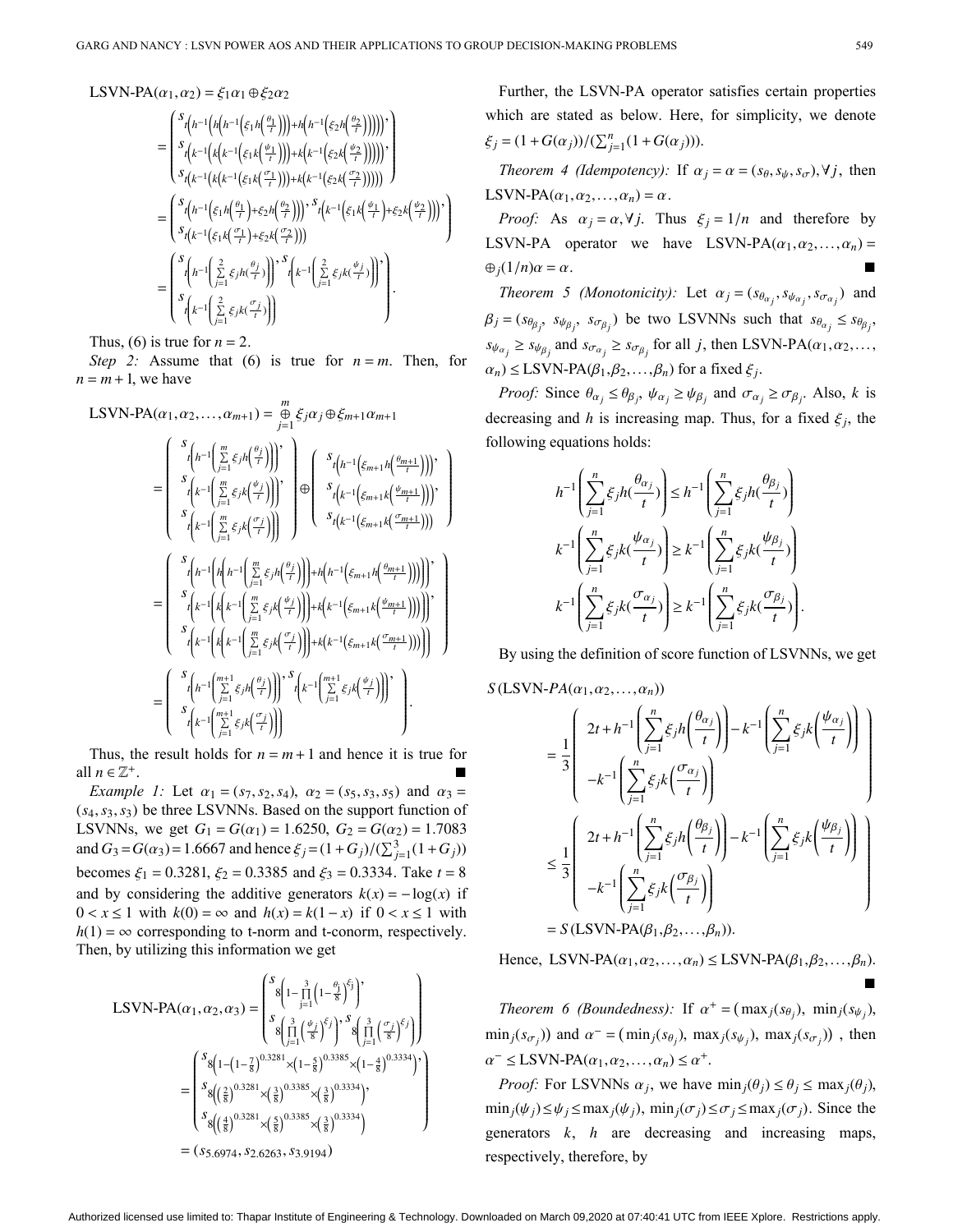$$
t\left(h^{-1}\left(\sum_{j=1}^{n} \xi_{j}h\left(\min_{j} \frac{(\theta_{j})}{t}\right)\right)\right) \leq t\left(h^{-1}\left(\sum_{j=1}^{n} \xi_{j}h\left(\frac{\theta_{j}}{t}\right)\right)\right)
$$
  

$$
\leq t\left(h^{-1}\left(\sum_{j=1}^{n} \xi_{j}h\left(\max_{j} \frac{(\theta_{j})}{t}\right)\right)\right)
$$
  

$$
t\left(k^{-1}\left(\sum_{j=1}^{n} \xi_{j}k\left(\min_{j} \frac{(\psi_{j})}{t}\right)\right)\right) \leq t\left(k^{-1}\left(\sum_{j=1}^{n} \xi_{j}k\left(\frac{\psi_{j}}{t}\right)\right)\right)
$$
  

$$
\leq t\left(k^{-1}\left(\sum_{j=1}^{n} \xi_{j}k\left(\max_{j} \frac{(\psi_{j})}{t}\right)\right)\right)
$$
  

$$
t\left(k^{-1}\left(\sum_{j=1}^{n} \xi_{j}k\left(\min_{j} \frac{(\sigma_{j})}{t}\right)\right)\right) \leq t\left(k^{-1}\left(\sum_{j=1}^{n} \xi_{j}k\left(\frac{\sigma_{j}}{t}\right)\right)\right)
$$
  

$$
\leq t\left(k^{-1}\left(\sum_{j=1}^{n} \xi_{j}k\left(\max_{j} \frac{(\sigma_{j})}{t}\right)\right)\right)
$$

which implies

$$
\min_{j}(\theta_{j}) \leq t \left( h^{-1} \left( \sum_{j=1}^{n} \xi_{j} h \left( \frac{\theta_{j}}{t} \right) \right) \right) \leq \max_{j}(\theta_{j})
$$
\n
$$
\min_{j}(\psi_{j}) \leq t \left( k^{-1} \left( \sum_{j=1}^{n} \xi_{j} k \left( \frac{\psi_{j}}{t} \right) \right) \right) \leq \max_{j}(\psi_{j})
$$
\n
$$
\min_{j}(\sigma_{j}) \leq t \left( k^{-1} \left( \sum_{j=1}^{n} \xi_{j} k \left( \frac{\sigma_{j}}{t} \right) \right) \right) \leq \max_{j}(\sigma_{j}).
$$

Now, by using Definition 6, we have

$$
\left(\min_{j}(\theta_{j}), \max_{j}(\psi_{j}), \max_{j}(\sigma_{j})\right) \leq \left(t\left(h^{-1}\left(\sum_{j=1}^{n} \xi_{j} h\left(\frac{\theta_{j}}{t}\right)\right)\right), \left(t\left(k^{-1}\left(\sum_{j=1}^{n} \xi_{j} k\left(\frac{\psi_{j}}{t}\right)\right)\right)\right), t\left(k^{-1}\left(\sum_{j=1}^{n} \xi_{j} k\left(\frac{\sigma_{j}}{t}\right)\right)\right)\right)
$$

and

$$
\left(\max_{j}(\theta_{j}), \min_{j}(\psi_{j}), \min_{j}(\sigma_{j})\right) \geq \left(\left(t\left(h^{-1}\left(\sum_{j=1}^{n} \xi_{j} h\left(\frac{\theta_{j}}{t}\right)\right)\right)\right), \left(t\left(k^{-1}\left(\sum_{j=1}^{n} \xi_{j} k\left(\frac{\sigma_{j}}{t}\right)\right)\right)\right), \left(t\left(k^{-1}\left(\sum_{j=1}^{n} \xi_{j} k\left(\frac{\sigma_{j}}{t}\right)\right)\right)\right)\right)
$$

Hence,  $\alpha^- \leq \text{LSVN-PA}(\alpha_1, \alpha_2, ..., \alpha_n) \leq \alpha^+$ .

*Theorem 7 (Shift Invariance):* For LSVNNs,  $\beta =$  $(s_{\theta\beta}, s_{\psi\beta}, s_{\sigma\beta})$  and  $\alpha_j = (s_{\theta_j}, s_{\psi_j}, s_{\sigma_j}), j = 1, 2, \dots, n$ , we have LSVN-PA  $(\alpha_1 \oplus \beta, \alpha_2 \oplus \beta, \ldots, \alpha_n \oplus \beta) =$ LSVN-PA $(\alpha_1, \alpha_2, \ldots, \alpha_n)$  $\alpha_n$ ) $\oplus \beta$ .

*Proof:* By using the addition law for any two LSVNNs, we get

$$
\alpha_j \oplus \beta = \left( s_{t\left(h^{-1}\left(h\left(\frac{\theta_j}{t}\right) + h\left(\frac{\theta_\beta}{t}\right)\right)\right)}, s_{t\left(k^{-1}\left(k\left(\frac{\psi_j}{t}\right) + k\left(\frac{\psi_\beta}{t}\right)\right)\right)}, s_{t\left(k^{-1}\left(k(\sigma_j) + k\left(\frac{\sigma_\beta}{t}\right)\right)\right)} \right)
$$

Thus, by using (6), we have

LSVN-PA( $\alpha_1 \oplus \beta$ ,  $\alpha_2 \oplus \beta$ , ...,  $\alpha_n \oplus \beta$ )

$$
\begin{split}\n&= \begin{pmatrix}\nS_{\left(h^{-1}\left(\sum_{j=1}^{n} \xi_{j}h\left(h^{-1}\left(h\left(\frac{\theta_{j}}{t}\right) + h\left(\frac{\theta_{\beta}}{t}\right)\right)\right)\right)\right)} \\
S_{\left(k^{-1}\left(\sum_{j=1}^{n} \xi_{j}k\left(k^{-1}\left(k\left(\frac{\psi_{j}}{t}\right) + k\left(\frac{\psi_{\beta}}{t}\right)\right)\right)\right)\right)} \\
S_{\left(k^{-1}\left(\sum_{j=1}^{n} \xi_{j}k\left(k^{-1}\left(k\left(\frac{\sigma_{j}}{t}\right) + k\left(\frac{\sigma_{\beta}}{t}\right)\right)\right)\right)\right)} \\
S_{\left(h^{-1}\left(\sum_{j=1}^{n} \xi_{j}k\left(k^{-1}\left(k\left(\frac{\sigma_{j}}{t}\right) + k\left(\frac{\sigma_{\beta}}{t}\right)\right)\right)\right)\right)} \\
S_{\left(h^{-1}\left(\sum_{j=1}^{n} \xi_{j}\left(k\left(\frac{\psi_{j}}{t}\right) + k\left(\frac{\psi_{\beta}}{t}\right)\right)\right)\right)} \\
S_{\left(k^{-1}\left(\sum_{j=1}^{n} \xi_{j}\left(k\left(\frac{\sigma_{j}}{t}\right) + k\left(\frac{\sigma_{\beta}}{t}\right)\right)\right)\right)} \\
S_{\left(h^{-1}\left(h\left(h^{-1}\left(\sum_{j=1}^{n} \xi_{j}h\left(\frac{\theta_{j}}{t}\right)\right)\right) + h\left(\frac{\theta_{\beta}}{t}\right)\right)\right)} \\
S_{\left(k^{-1}\left(k\left(k^{-1}\left(\sum_{j=1}^{n} \xi_{j}k\left(\frac{\sigma_{j}}{t}\right)\right)\right) + k\left(\frac{\psi_{\beta}}{t}\right)\right)\right)} \\
S_{\left(k^{-1}\left(k\left(k^{-1}\left(\sum_{j=1}^{n} \xi_{j}k\left(\frac{\sigma_{j}}{t}\right)\right)\right)\right)}\n\end{pmatrix} \\
S_{\left(h^{-1}\left(\sum_{j=1}^{n} \xi_{j}k\left(\frac{\psi_{j}}{t}\right)\right)\right)}\n\end{split}
$$

*Theorem 8 (Homogeneity):* For any real number  $\gamma > 0$ , we LSVN-PA( $\gamma \alpha_1, \gamma \alpha_2, \ldots, \gamma \alpha_n$ ) =  $\gamma$ LSVN-PA( $\alpha_1, \alpha_2, \ldots,$ α*n*) . have

■

*Proof:* As  $\alpha_j = (s_{\theta_j}, s_{\psi_j}, s_{\sigma_j})$  be a LSVNN,  $\forall j$  and  $\gamma > 0$  be a real value, therefore, we get  $\gamma \alpha_j = (s_{t(h^{-1}(\gamma h(\theta_j/t)))},$ *s*<sub>*t*</sub>(*k*<sup>-1</sup>(γ*k*( $\psi_j$ /*t*)))</sub>, *s*<sub>*t*(*k*<sup>-1</sup>(γ*k*( $\sigma_j$ /*t*)))</sub>). Now,

LSVN-PA( $\gamma \alpha_1, \gamma \alpha_2, \ldots, \gamma \alpha_n$ )

$$
= \begin{pmatrix}\ns_{\left(h^{-1}\left(\sum_{j=1}^{n}\xi_{j}h\left(h^{-1}\left(\gamma h\left(\frac{\theta_{j}}{t}\right)\right)\right)\right)}\n\end{pmatrix}, \\
\begin{aligned}\ns_{\left(k^{-1}\left(\sum_{j=1}^{n}\xi_{j}k\left(k^{-1}\left(\gamma k\left(\frac{\theta_{j}}{t}\right)\right)\right)\right)}\n\end{aligned}, \\
\begin{aligned}\ns_{\left(k^{-1}\left(\sum_{j=1}^{n}\xi_{j}k\left(k^{-1}\left(\gamma k\left(\frac{\theta_{j}}{t}\right)\right)\right)\right)}\n\end{aligned}, \\
\begin{aligned}\ns_{\left(k^{-1}\left(\sum_{j=1}^{n}\xi_{j}k\left(k^{-1}\left(\gamma k\left(\frac{\theta_{j}}{t}\right)\right)\right)\right)}\n\end{aligned}, \\
\begin{aligned}\ns_{\left(k^{-1}\left(\sum_{j=1}^{n}\xi_{j}\left(\gamma k\left(\frac{\theta_{j}}{t}\right)\right)\right)\right)}\n\end{aligned}, \\
\begin{aligned}\ns_{\left(k^{-1}\left(\sum_{j=1}^{n}\xi_{j}\left(\gamma k\left(\frac{\theta_{j}}{t}\right)\right)\right)\right)}\n\end{aligned}, \\
\begin{aligned}\ns_{\left(k^{-1}\left(\gamma h\left(h^{-1}\left(\sum_{j=1}^{n}\xi_{j}h\left(\frac{\theta_{j}}{t}\right)\right)\right)\right)}\n\end{aligned}, \\
\begin{aligned}\ns_{\left(k^{-1}\left(\gamma k\left(k^{-1}\left(\sum_{j=1}^{n}\xi_{j}k\left(\frac{\theta_{j}}{t}\right)\right)\right)\right)}\n\end{aligned}, \\
\begin{aligned}\ns_{\left(k^{-1}\left(\gamma k\left(k^{-1}\left(\sum_{j=1}^{n}\xi_{j}k\left(\frac{\theta_{j}}{t}\right)\right)\right)\right)}\n\end{aligned}, \\
\begin{aligned}\ns_{\left(k^{-1}\left(\gamma k\left(k^{-1}\left(\sum_{j=1}^{n}\xi_{j}k\left(\frac{\theta_{j}}{t}\right)\right)\right)\right)}\n\end{aligned}, \\
\begin{aligned}\ns_{\left(k^{-1}\left(\gamma k\left(k^{-1}\left(\sum_{j=1}^{n}\xi_{j}k\left(\frac{\theta_{j}}{t}\right)\right)\right)\right)}\n\end{aligned}, \\
\begin{aligned}\ns_{\left(k^{-1}\left(\sum_{j=1}^{n}\xi_{j}k\left(\frac
$$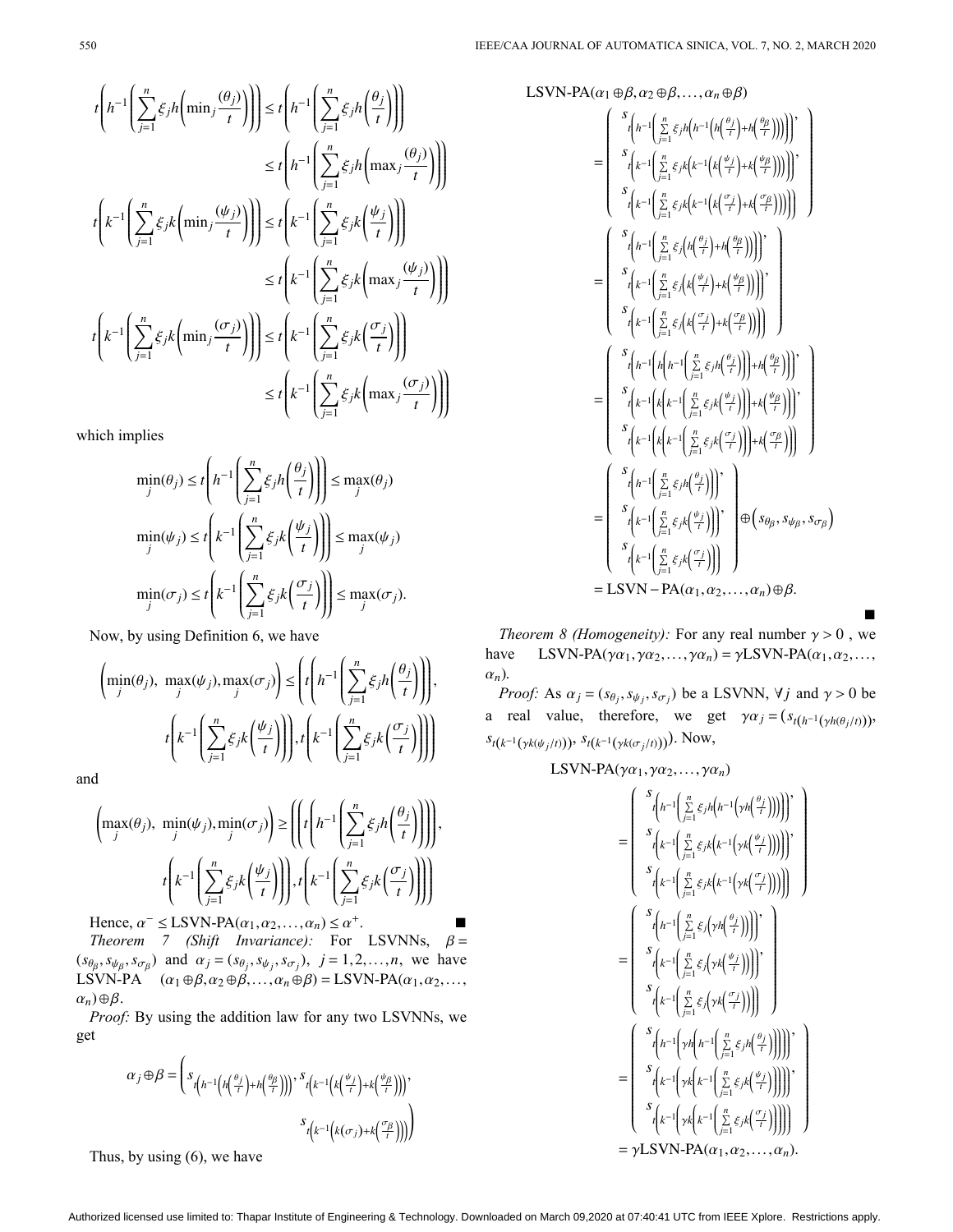Furthermore, by taking  $\xi_j = (1 + G(\alpha_j)) / (\sum_{j=1}^n (1 + G(\alpha_j)))$ and considering the different generating function  $k$ , we obtain some special AOs as follows:

i) If we take  $k(x) = -\log(x)$ , then (6) becomes

$$
LSVN-PA(\alpha_1, \alpha_2, ..., \alpha_n) =
$$
  

$$
\left\{ s_{\left(1 - \prod_{j=1}^n \left(1 - \frac{\theta_j}{t}\right)^{\xi_j}\right)}, s_{\left(\prod_{j=1}^n \left(\frac{\theta_j}{t}\right)^{\xi_j}\right)}, s_{\left(\prod_{j=1}^n \left(\frac{\sigma_j}{t}\right)^{\xi_j}\right)} \right\}
$$

and called as LSVN Archimedean power averaging operator.

ii) Assume 
$$
k(x) = \log \left( \frac{2-x}{x} \right)
$$
, then (6) becomes  
\n
$$
\int_{1}^{S} \left( \frac{\prod_{j=1}^{n} \left( 1 + \frac{\theta_{j}}{t} \right)^{\xi_{j}} - \prod_{j=1}^{n} \left( 1 - \frac{\theta_{j}}{t} \right)^{\xi_{j}}}{\prod_{j=1}^{n} \left( 1 + \frac{\theta_{j}}{t} \right)^{\xi_{j}} + \prod_{j=1}^{n} \left( 1 - \frac{\theta_{j}}{t} \right)^{\xi_{j}} \right)}
$$
\nLSVN-PA $(\alpha_{1}, \alpha_{2}, ..., \alpha_{n}) = \begin{bmatrix} \sum_{j=1}^{n} \left( \frac{\psi_{j}}{t} \right)^{\xi_{j}} \\ \prod_{j=1}^{n} \left( 2 - \frac{\psi_{j}}{t} \right)^{\xi_{j}} + \prod_{j=1}^{n} \left( \frac{\psi_{j}}{t} \right)^{\xi_{j}} \\ \sum_{j=1}^{n} \left( \frac{2 \prod_{j=1}^{n} \left( \frac{\sigma_{j}}{t} \right)^{\xi_{j}}}{\prod_{j=1}^{n} \left( 2 - \frac{\sigma_{j}}{t} \right)^{\xi_{j}} + \prod_{j=1}^{n} \left( \frac{\sigma_{j}}{t} \right)^{\xi_{j}} \end{bmatrix}$ 

and called as LSVN Einstein power averaging operator.

 $k(x) = \log\left(\frac{\gamma + (1 - \gamma)x}{\gamma}\right)$ *x* iii) If  $k(x) = \log \left( \frac{\gamma + (1 - \gamma)x}{\gamma} \right)$ ,  $\gamma \in (0, \infty)$  then (6) becomes LSVN-PA $(\alpha_1, \alpha_2, \ldots, \alpha_n)$ 

$$
\begin{split} &\left\{\int\limits_{j=1}^{s}\left(\frac{\prod\limits_{j=1}^{n}\left(1+(\gamma-1)\frac{\theta_{j}}{t}\right)^{\xi_{j}}-\prod\limits_{j=1}^{n}\left(1-\frac{\theta_{j}}{t}\right)^{\xi_{j}}}{\prod\limits_{j=1}^{n}\left(1+(\gamma-1)\frac{\theta_{j}}{t}\right)^{\xi_{j}}+(\gamma-1)\prod\limits_{j=1}^{n}\left(1-\frac{\theta_{j}}{t}\right)^{\xi_{j}}}\right\}\\ =&\left\{\int\limits_{s=1}^{s}\left(\frac{\gamma\prod\limits_{j=1}^{n}\left(\frac{\psi_{j}}{t}\right)^{\xi_{j}}}{\prod\limits_{j=1}^{n}\left(1+(\gamma-1)\left(1-\frac{\psi_{j}}{t}\right)\right)^{\xi_{j}}+(\gamma-1)\prod\limits_{j=1}^{n}\left(\frac{\psi_{j}}{t}\right)^{\xi_{j}}}\right)\right\}\\ &\left\{\int\limits_{s=1}^{s}\left(\frac{\gamma\prod\limits_{j=1}^{n}\left(\frac{\sigma_{j}}{t}\right)^{\xi_{j}}}{\prod\limits_{j=1}^{n}\left(1+(\gamma-1)\left(1-\frac{\sigma_{j}}{t}\right)\right)^{\xi_{j}}+(\gamma-1)\prod\limits_{j=1}^{n}\left(\frac{\sigma_{j}}{t}\right)^{\xi_{j}}}\right)\right\} \end{split}
$$

and called as LSVN Hamacher power averaging AO.

#### *C. Weighted Power Aggregation Operator*

In this section, we defined some weighted power AOs for LSVNNs.

PWA) operator is a mapping LSVN-PWA :  $\Omega^n \to \Omega$  defined *Definition 10:* A LSVN power weighted averaging (LSVNas

$$
LSVN-PWA(\alpha_1, \alpha_2, ..., \alpha_n) = \mathop{\oplus}\limits_{j=1}^n \Psi_j \alpha_j \tag{7}
$$

 $\Psi_j = \frac{\omega_j(1+G(\alpha_j))}{n}$ ∑*n j*=1  $\omega_j(1+G(\alpha_j))$ where  $\Psi_j = \frac{\Delta f_j(\mathbf{r}_j + \mathbf{r}_j)(\mathbf{r}_j - \mathbf{r}_j)}{n}$ ,  $\alpha_j \in \Omega$ ,  $\omega_j$  is the weight vector of  $\alpha_j$  such that  $\omega_j > 0$ ,  $\sum_{j=1}^n \omega_j = 1$  and  $G(\alpha_j) = \sum_{k=1, j \neq k}^n \text{supp}(\alpha_j, \alpha_k).$ 

for a collection of LSVNNs  $\alpha_j = (s_{\theta_j}, s_{\psi_j}, s_{\sigma_j})$  is again *Theorem 9:* The aggregated value by LSVN-PWA operator LSVNN and is given by

$$
LSVN\text{-PA}(\alpha_1, \alpha_2, \dots, \alpha_n) = \left(s_{\substack{r \left( h^{-1}\left(\sum\limits_{j=1}^n \Psi_j h\left(\frac{\theta_j}{r}\right)\right)\right), \\ r \left( k^{-1}\left(\sum\limits_{j=1}^n \Psi_j k\left(\frac{\psi_j}{r}\right)\right)\right)}, s_{\substack{r \left( k^{-1}\left(\sum\limits_{j=1}^n \Psi_j k\left(\frac{\sigma_j}{r}\right)\right)\right)\right)}}.
$$
\n
$$
(8)
$$

*Proof:* Similar to Theorem 3.

Example 2: Let  $\alpha_1 = (s_7, s_2, s_4), \alpha_2 = (s_5, s_3, s_5)$  and  $\alpha_3 = (s_4, s_3, s_3)$  be three LSVNNs and  $\omega = (0.3, 0.4, 0.3)$  is the weight vector of  $\alpha_j$ ;  $j = 1, 2, 3$ . Based on it, we get  $G_1 = G(\alpha_1) = 1.6250$ ,  $G_2 = G(\alpha_2) = 1.7083$  and  $G_3 = G(\alpha_3) =$ 1.6667. Take  $t = 8$  and consider the additive generator as:  $k(x) = -\log(x)$  if  $0 < x \le 1$  with  $k(0) = \infty$ , we have

$$
LSVN-PWA(\alpha_1,\alpha_2,\alpha_3)
$$

$$
= \begin{pmatrix} s_8(1-(1-\frac{7}{8})^{0.2949}\times(1-\frac{5}{8})^{0.4056}\times(1-\frac{4}{8})^{0.2995}) \\ s_8((\frac{2}{8})^{0.2949}\times(\frac{3}{8})^{0.4056}\times(\frac{3}{8})^{0.2995}) \\ s_8((\frac{4}{8})^{0.2949}\times(\frac{5}{8})^{0.4056}\times(\frac{3}{8})^{0.2995}) \\ = (s_{5.6348}, s_{2.6620}, s_{4.0174}). \end{pmatrix}
$$

Further, as similar to LSVN-PA operator, it can be easily verified that the LSVN-PWA operator also has the properties of being boundedness, shift-invariance etc.

#### *D. Ordered Weighted Power Averaging Operator*

 $\Omega^n \to \Omega$ , that has an associated weight vector  $\omega = (\omega_1, \omega_2, \dots, \omega_n)$  $(\omega_n)^T$ , such that  $\omega_j > 0$  and  $\sum_{j=1}^n \omega_j = 1$  and is defined as *Definition 11:* A LSVN power ordered weighted averaging (LSVN-POWA) operator is a mapping LSVN-POWA:

$$
LSVN-POWA(\alpha_1, \alpha_2, ..., \alpha_n) = \frac{1}{\theta-1} \Psi_j \alpha_{\delta(j)}
$$

$$
= \begin{pmatrix} s_{\left(h^{-1}\left(\frac{n}{\sum_{j=1}^n \Psi_j h\left(\frac{\theta_{\delta(j)}}{t}\right)\right)\right)}, \\ s_{\left(k^{-1}\left(\frac{n}{\sum_{j=1}^n \Psi_j k\left(\frac{\theta_{\delta(j)}}{t}\right)\right)\right)}, \\ s_{\left(k^{-1}\left(\frac{n}{\sum_{j=1}^n \Psi_j k\left(\frac{\theta_{\delta(j)}}{t}\right)\right)\right)} \end{pmatrix} (9)
$$

where  $\delta$  is the permutation of  $(1,2,...,n)$  such that  $\alpha_{\delta(j-1)} \geq \alpha_{\delta(j)}$  for  $j = 2, 3, \ldots, n$ .

2. Then the score values of the LSVNNs are  $S(\alpha_1) = 5.6667$ ,  $S(\alpha_2) = 4.333$  and  $S(\alpha_3) = 4.6667$ . Since  $S(\alpha_1) > S(\alpha_3)$ *S* ( $\alpha_2$ ), therefore,  $\alpha_{\delta(1)} = \alpha_1 = (s_7, s_2, s_4)$ ,  $\alpha_{\delta(2)} = \alpha_3 = (s_4, s_3, s_3)$ and  $\alpha_{\delta(3)} = \alpha_2 = (s_5, s_3, s_5)$  which gives  $G_1 = G(\alpha_1) = 1.6250$ , *Example 3:* Consider the data set as mentioned in Example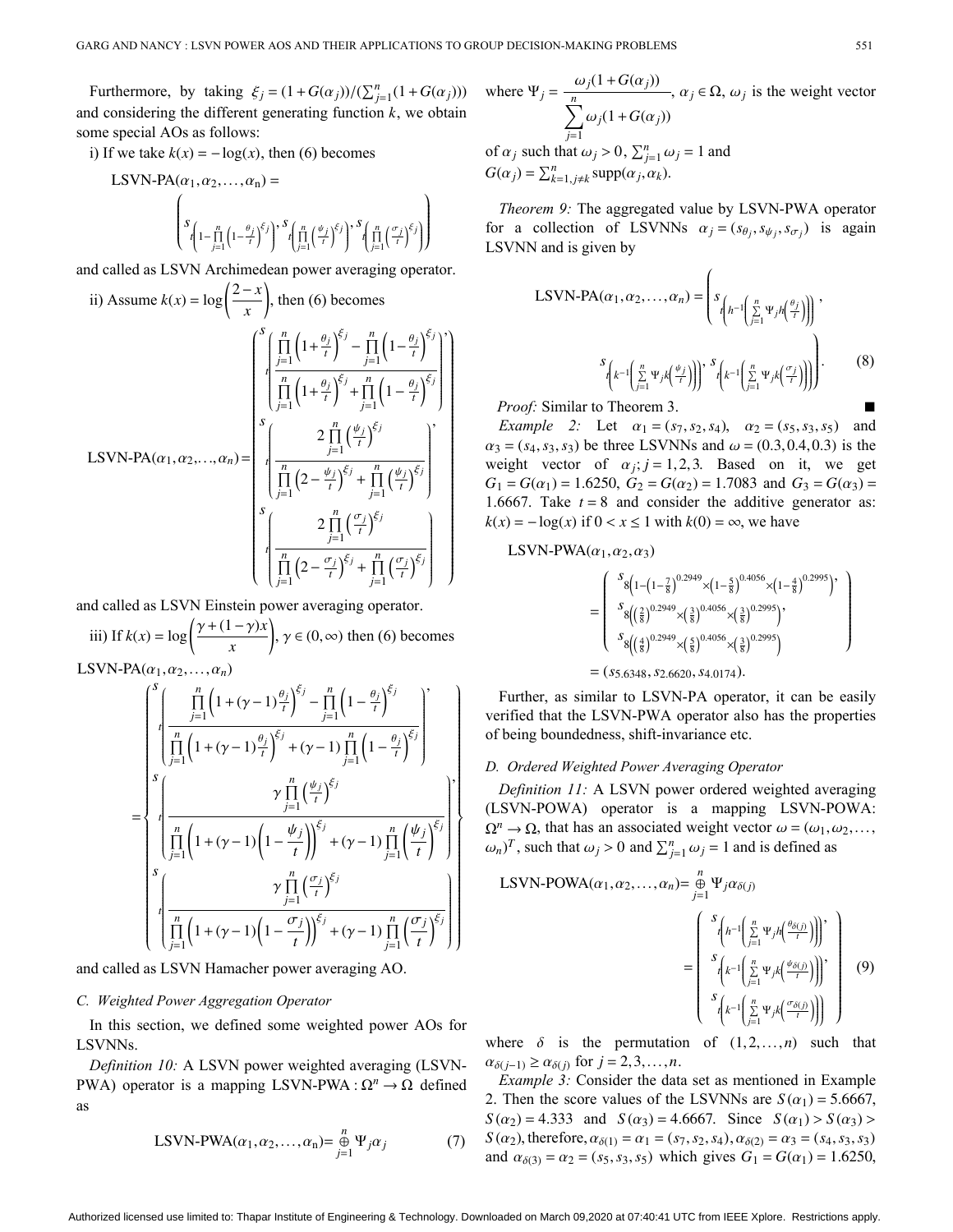$G_2 = G(\alpha_2) = 1.6667$  and  $G_3 = G(\alpha_3) = 1.7083$ . Thus, we get

LSVN-POWA $(\alpha_1, \alpha_2, \alpha_3)$ 

$$
= \begin{pmatrix} s_8(1-(1-\frac{7}{8})^{0.2949}\times(1-\frac{4}{8})^{0.4056}\times(1-\frac{5}{8})^{0.2995})' \\ s_8((\frac{2}{8})^{0.2949}\times(\frac{3}{8})^{0.4056}\times(\frac{3}{8})^{0.2995})' \\ s_8((\frac{4}{8})^{0.2949}\times(\frac{3}{8})^{0.4056}\times(\frac{5}{8})^{0.2995})' \\ = (s_{5.5615}, s_{2.6620}, s_{3.8055}). \end{pmatrix}
$$

Furthermore, LSVN-POWA operator also satisfies the properties of indempotency and boundedness.

# *E. Power Hybrid Averaging Operator*

PHA) operator is a mapping defined as LSVN-PHA:  $\Omega^n \to \Omega$ *Definition 12:* A LSVN power hybrid averaging (LSVNand given by

$$
LSVN-PHA(\alpha_1, \alpha_2, ..., \alpha_n) = \bigoplus_{j=1}^n \Psi_j \dot{\alpha}_{\delta(j)}
$$

$$
= \begin{pmatrix} s_{\left(h^{-1}\left(\sum\limits_{j=1}^n \Psi_j h\left(\frac{\theta_{\delta(j)}}{r}\right)\right)\right)}, \\ s_{\left(k^{-1}\left(\sum\limits_{j=1}^n \Psi_j k\left(\frac{\dot{\psi}_{\delta(j)}}{r}\right)\right)\right)}, \\ s_{\left(k^{-1}\left(\sum\limits_{j=1}^n \Psi_j k\left(\frac{\dot{\psi}_{\delta(j)}}{r}\right)\right)\right)} \\ s_{\left(k^{-1}\left(\sum\limits_{j=1}^n \Psi_j k\left(\frac{\dot{\sigma}_{\delta(j)}}{r}\right)\right)\right)} \end{pmatrix}
$$
(10)

where  $\omega = (\omega_1, \omega_2, ..., \omega_n)^T$  is the associated weight vector of LSVN-PHA operator satisfying  $\omega_j > 0$  and  $\sum_{j=1}^n \omega_j = 1$ ,  $\dot{\alpha}_{\delta(j)}$ is the *j*th largest of the weighted LSVNNs  $\dot{a}_j = nw_j \alpha_j$ ,  $j = 1, 2, ..., n$ , *n* is the number of LSVNNs,  $w = (w_1, w_2, ..., w_n)$  $w_n$ <sup>*T*</sup> is the normalized weight vector of  $\alpha_j$  (*j* = 1,2,...,*n*) and  $G(\alpha_j) = \sum_{k=1, j \neq k}^n \text{supp}(\alpha_j, \alpha_k)$ .

Example 4: Let  $\alpha_1 = (s_7, s_2, s_4), \alpha_2 = (s_5, s_3, s_5)$  and  $\alpha_3 = (s_4, s_3, s_3)$  be three LSVNNs,  $w = (0.25, 0.55, 0.20)^T$  be corresponding weight vector, then, we evaluate  $\dot{\alpha}_j = 3w_j\alpha_j$ , by using the additive operator  $k(x) = -\log(x)$  as below:

$$
\dot{\alpha}_1 = (s_{t(1-(1-\frac{7}{8})^{3\times 0.25})}, s_{t((\frac{2}{8})^{3\times 0.25})}, s_{t((\frac{4}{8})^{3\times 0.25})})
$$
\n
$$
= (s_{3.2432}, s_{5.6569}, s_{6.7272})
$$
\n
$$
\dot{\alpha}_2 = (s_{t(1-(1-\frac{5}{8})^{3\times 0.55})}, s_{t((\frac{3}{8})^{3\times 0.55})}, s_{t((\frac{5}{8})^{3\times 0.55})})
$$
\n
$$
= (s_{3.3355}, s_{4.6645}, s_{6.1777})
$$
\n
$$
\dot{\alpha}_3 = (s_{t(1-(1-\frac{4}{8})^{5\times 0.20})}, s_{t((\frac{3}{8})^{5\times 0.20})}, s_{t((\frac{3}{8})^{3\times 0.20})})
$$
\n
$$
= (s_{1.0356}, s_{6.5750}, s_{6.5750}).
$$

Then, based on the score values of  $\dot{a}_j$  we get  $\dot{\alpha}_{\delta(1)} = (s_{3.3355}, s_{4.6645}, s_{6.1777}), \quad \dot{\alpha}_{\delta(2)} = (s_{3.2432}, s_{5.6569}, s_{6.7272}),$ and  $\dot{\alpha}_{\delta(3)} = (s_{1.0356}, s_{6.5750}, s_{6.5750})$ . Assume that  $\omega = (0.3, 0.4,$ and by using support we have,  $G_1 = 1.6250$ ,  $G_2 = 1.7083$  and *G*<sub>3</sub> = 1.6667 and therefore  $Ψ_j = (ω_j(1+G_j)) / (\sum_{j=1}^3 ω_j(1+G_j))$ becomes  $\Psi = (0.2949, 0.4056, 0.2995)$ . Thus, by taking additive operator  $k(x) = -\log(x)$ , we get  $(0.3)^T$  is the importance associated with LSVN-PHA operator LSVN-PHA $(\alpha_1, \alpha_2, \alpha_3)$ 

$$
= \left(s_{8}\left(1-\prod_{j=1}^{3}\left(1-\frac{\theta_{\delta(j)}}{8}\right)^{\Psi_{j}}\right)^{s} s_{8}\left(\prod_{j=1}^{3}\left(\frac{\phi_{\delta(j)}}{8}\right)^{\Psi_{j}}\right)^{s} s_{8}\left(\prod_{j=1}^{3}\left(\frac{\sigma_{\delta(j)}}{8}\right)^{\Psi_{j}}\right)\right)
$$

$$
= \left(\frac{s_{8}\left(1-\left(1-\frac{3.3355}{8}\right)^{0.2949}\times\left(1-\frac{3.2432}{8}\right)^{0.4056}\times\left(1-\frac{1.0356}{8}\right)^{0.2995}\right)^{s}}{s_{8}\left(\left(\frac{4.6645}{8}\right)^{0.2949}\times\left(\frac{5.6569}{8}\right)^{0.4056}\times\left(\frac{6.5750}{8}\right)^{0.2995}\right)}, s_{8}\left(\frac{6.1777}{8}\right)^{0.2949}\times\left(\frac{6.7272}{8}\right)^{0.4056}\times\left(\frac{6.5750}{8}\right)^{0.2995}\right)}
$$

$$
= (s_{2.6985}, s_{5.5904}, s_{6.5154}).
$$

### *F. LSVN Power Geometric AOs*

In this section, we presents some series of LSVN power geometric aggregation operators.

operator is a map LSVN-PG :  $\Omega^n \to \Omega$ , defined on a collection of LSVNN  $\alpha_j$  as *Definition 13:* A LSVN power geometric (LSVN-PG)

$$
LSVN\text{-PG}(\alpha_1, \alpha_2, \dots, \alpha_n) = \sum_{j=1}^n \alpha_j^{\xi_j}
$$
\n
$$
= \begin{pmatrix}\n s_{\left(k^{-1}\left(\frac{n}{\sum j}\xi_j k\left(\frac{\theta_j}{\tau}\right)\right)\right)}, \\
 s_{\left(h^{-1}\left(\frac{n}{\sum j}\xi_j h\left(\frac{\theta_j}{\tau}\right)\right)\right)}, \\
 s_{\left(h^{-1}\left(\frac{n}{\sum j}\xi_j h\left(\frac{\sigma_j}{\tau}\right)\right)\right)} \\
 s_{\left(h^{-1}\left(\frac{n}{\sum j}\xi_j h\left(\frac{\sigma_j}{\tau}\right)\right)\right)}\n\end{pmatrix}
$$
\n
$$
1 + G(\alpha_i)
$$

 $\xi_j = \frac{1 + G(\alpha_j)}{\sum_{i=1}^n (1 + G(\alpha_j))}$ where  $\xi_j = \frac{1 + \mathbf{G}(\alpha_j)}{\sum_{j=1}^n (1 + G(\alpha_j))}$ ,  $G(\alpha_j) = \sum_{k=1, j \neq k}^n \text{supp}(\alpha_j, \alpha_k)$ .

PWG) operator is a mapping LSVN-PWG :  $\Omega^n \to \Omega$  and *Definition 14:* A LSVN power weighted geometric (LSVNdefined as

$$
LSVN-PWG(\alpha_1, \alpha_2, ..., \alpha_n) = \sum_{j=1}^n \alpha_j^{\Psi_j}
$$

$$
= \begin{pmatrix} s_{\left(k^{-1}\left(\sum\limits_{j=1}^n \Psi_j k(\frac{\theta_j}{r})\right)\right)}, \\ s_{\left(h^{-1}\left(\sum\limits_{j=1}^n \Psi_j h(\frac{\theta_j}{r})\right)\right)}, \\ s_{\left(h^{-1}\left(\sum\limits_{j=1}^n \Psi_j h(\frac{\theta_j}{r})\right)\right)} \end{pmatrix}
$$

where  $\omega = (\omega_1, \omega_2, ..., \omega_n)^T$  is the weight vector of  $\alpha_j$  such that  $\omega_j > 0$  and  $\sum_{j=1}^n \omega_j = 1$ .

(LSVN-POWG) operator is a mapping LSVN-POWG:  $\Omega^n \to \Omega$ , that has an associated weight vector  $\omega = (\omega_1, \omega_2, \omega_3)$  $\ldots$ ,  $\omega_n$ )<sup>T</sup>, such that  $\omega_j > 0$  and  $\sum_{j=1}^n \omega_j = 1$ , and is defined as *Definition 15:* A LSVN power ordered weighted geometric

$$
\text{LSVN-PWG}(\alpha_1, \alpha_2, \dots, \alpha_n) = \left( s_{\left( k^{-1} \left( \sum\limits_{j=1}^n \Psi_j k \left( \frac{\theta_{\delta}(j)}{t} \right) \right) \right)},
$$

$$
s_{\left( h^{-1} \left( \sum\limits_{j=1}^n \Psi_j h \left( \frac{\Psi_{\delta}(j)}{t} \right) \right) \right)}, s_{\left( h^{-1} \left( \sum\limits_{j=1}^n \Psi_j h \left( \frac{\sigma_{\delta}(j)}{t} \right) \right) \right)} \right)
$$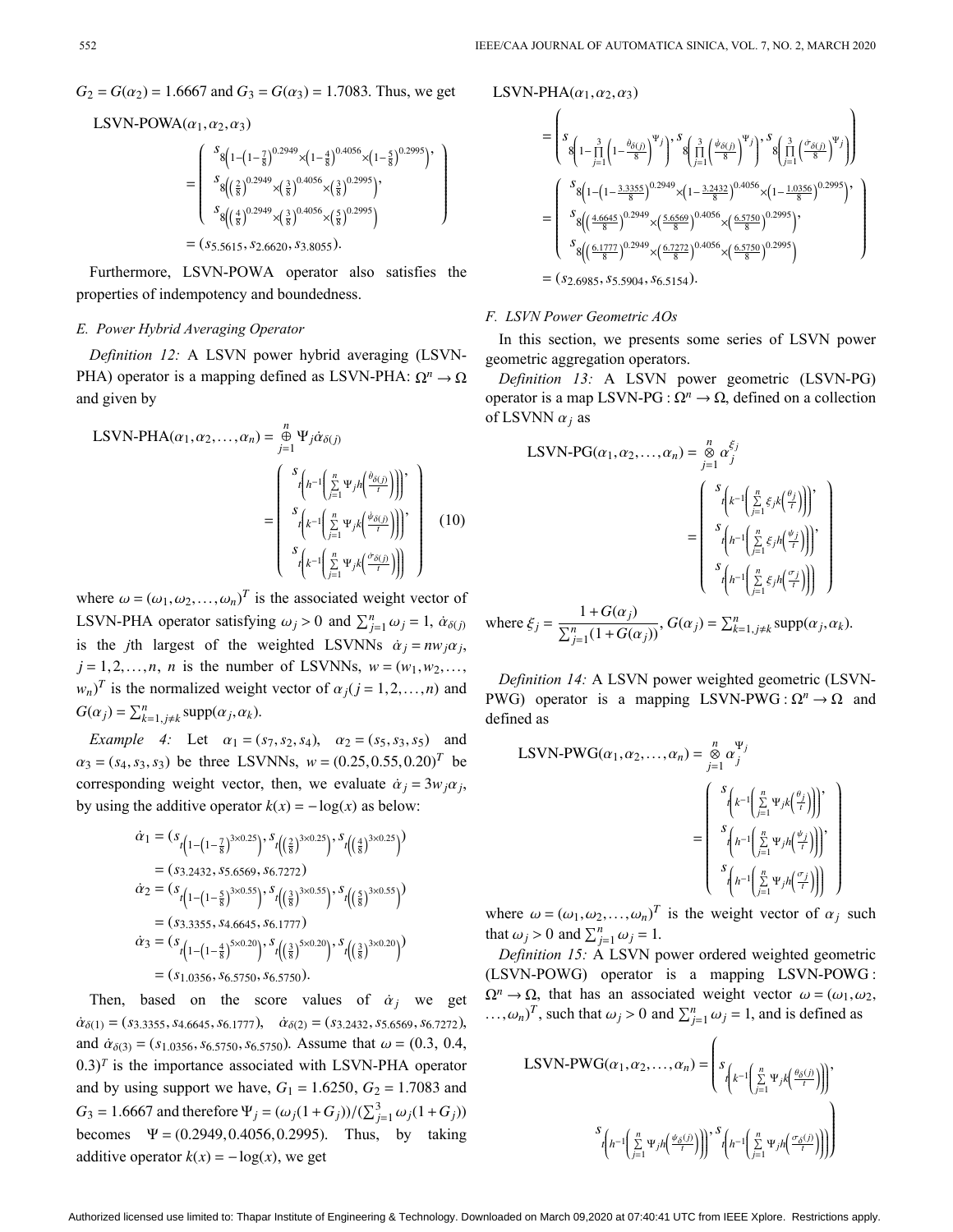where  $(\delta(1), \delta(2),..., \delta(n))$  is a permutation of  $(1,2,...,n)$  with  $\alpha_{\delta(j-1)} \geq \alpha_{\delta(j)}$  for all  $j = 2, 3, ..., n$ .

PHG) operator is a mapping LSVN-PHG :  $\Omega^n \to \Omega$  defined on a collection of LSVNN  $\alpha_j$ ,  $j = 1, 2, ..., n$  as *Definition 16:* A LSVN power hybrid geometric (LSVN-

$$
LSVN-PHG(\alpha_1, \alpha_2, ..., \alpha_n) = \sum_{j=1}^n \dot{\alpha}_{\delta(j)}^{ \Psi_j}
$$

$$
= \begin{pmatrix} s \left(k^{-1} \left(\sum_{j=1}^n \Psi_j k\left(\frac{\dot{\theta}_{\delta(j)}}{t}\right)\right)\right) \\ s \left(k^{-1} \left(\sum_{j=1}^n \Psi_j h\left(\frac{\dot{\theta}_{\delta(j)}}{t}\right)\right)\right) \\ s \left(k^{-1} \left(\sum_{j=1}^n \Psi_j h\left(\frac{\dot{\theta}_{\delta(j)}}{t}\right)\right)\right) \end{pmatrix}
$$

where  $\omega = (\omega_1, \omega_2, ..., \omega_n)^T$  is their associated weight vector such that  $\omega_j > 0$  and  $\sum_{j=1}^n \omega_j = 1$ , and  $\dot{\alpha}_{\delta(j)}$  is the *j*th largest of the weighted LSVNNs  $\dot{\alpha}_j$  ( $\dot{\alpha}_j = \alpha_j^{nw_j}$ ,  $j = 1, 2, ..., n$ ),  $w = (w_1, w_2, \dots, w_n)^T$  is the standardized weight vector of  $\alpha_j$ .

Further, as similar to power averaging AOs, it has been observed that the above defined geometric operators also have the property of boundedness and idempotent.

#### IV. MCGDM Approach Based on Proposed Operators

In this section, an approach to decision-making problems has been established by using the above AOs which is followed by a practical example.

## *A. Proposed Approach*

Consider a decision-making problem which consists of m *A*1,*A*<sub>2</sub>,...,*A*<sup>*m*</sup> and *n* criteria  $C_1, C_2, \ldots, C_n$ , having the weight vector  $\omega = (\omega_1, \omega_2, ..., \omega_n)^T$  such that  $\omega_j > 0$  and  $\sum_{j=1}^{n} \omega_j = 1$ . Assume that a set of '*l*' decision makers  $D_1, D_2, \ldots, D_l$  have evaluated these alternatives and give their values are summarized in the decision matrix  $R^{(q)} = (r_{ij}^{(q)})_{m \times n}$ where  $r_{ij}^{(q)} = (s_{\theta_{ij}^{(q)}}, s_{\psi_{ij}^{(q)}}, s_{\sigma_{ij}^{(q)}}), q = 1, 2, ..., l$ . Based on these preferences in terms of LSVNNs and their overall preference information, the following steps of the proposed approach, to find the best alternative(s), have been summarized as follows:

*Step 1:* Calculate  $G(r_{ij}^{(q)})$ , as follows:

$$
G(r_{ij}^{(q)}) = \sum_{\substack{z=1\\z\neq q}}^{l} \text{supp}(r_{ij}^{(q)}, r_{ij}^{(z)})
$$
(11)

 $supp(r_{ij}^{(q)}, r_{ij}^{(z)}) = 1 - d(r_{ij}^{(q)}, r_{ij}^{(z)})$ ; *i* = 1,2,...,*m*; *j* = 1, 2,...,*n*;  $q$ ,  $z$  = 1, 2,...,*l*. where

 $r_{ij} = (s_{\theta_{ij}}, s_{\psi_{ij}}, s_{\sigma_{ij}})$  which are computed as: *Step 2:* Utilize the power average or geometric aggregation operator to aggregate the preference values of each decision maker into the collective one and represented as

i) By using LSVN-PA operator

$$
r_{ij} = \text{LSVN-PA}\left(r_{ij}^{(1)}, r_{ij}^{(2)}, \dots, r_{ij}^{(l)}\right)
$$
\n
$$
= \begin{bmatrix}\n s \left( \int_{h^{-1}} \left( \sum_{q=1}^{n} \frac{1 + G(r_{ij}^{(q)})}{\sum_{q=1}^{l} \left( 1 + G(r_{ij}^{(q)}) \right)} h \left( \frac{\theta_{ij}^{(q)}}{t} \right) \right) \right) \\
 s \left( k^{-1} \left( \sum_{q=1}^{l} \frac{1 + G(r_{ij}^{(q)})}{\sum_{q=1}^{l} \left( 1 + G(r_{ij}^{(q)}) \right)} k \left( \frac{\psi_{ij}^{(q)}}{t} \right) \right) \right) \\
 s \left( k^{-1} \left( \sum_{q=1}^{l} \frac{1 + G(r_{ij}^{(q)})}{\sum_{q=1}^{n} \left( 1 + G(r_{ij}^{(q)}) \right)} k \left( \frac{\sigma_{ij}^{(q)}}{t} \right) \right) \right)\n\end{bmatrix}
$$

ii) By using LSVN-PG operator

$$
r_{ij} = LSVN\text{-PG}\left(r_{ij}^{(1)}, r_{ij}^{(2)}, \dots, r_{ij}^{(l)}\right)
$$
\n
$$
= \begin{bmatrix}\n\int_{0}^{S} \left( \int_{q=1}^{n} \frac{1 + G(r_{ij}^{(q)})}{\sum_{q=1}^{l} \left(1 + G(r_{ij}^{(q)})\right)} k\left(\frac{\theta_{ij}^{(q)}}{t}\right) \right]_{0}^{1} \\
\int_{0}^{S} \left( h^{-1} \left( \sum_{q=1}^{l} \frac{1 + G(r_{ij}^{(q)})}{\sum_{q=1}^{l} \left(1 + G(r_{ij}^{(q)})\right)} h\left(\frac{\psi_{ij}^{(q)}}{t}\right) \right) \right)_{0}^{1} \\
\int_{0}^{S} \left( h^{-1} \left( \sum_{q=1}^{l} \frac{1 + G(r_{ij}^{(q)})}{\sum_{q=1}^{n} \left(1 + G(r_{ij}^{(q)})\right)} h\left(\frac{\sigma_{ij}^{(q)}}{t}\right) \right) \right)_{0}^{1} \\
\end{bmatrix}.
$$

 $G(r_{ij}), i = 1, 2, \ldots, m; j = 1, 2, \ldots, n$  $G(r_{ij}) = \sum_{u=1, j \neq u}^{n} \text{supp}(r_{ij}, r_{iu})$ *Step 3:* Calculate  $G(r_{ij}), i = 1, 2, ..., m; j = 1, 2, ..., n$ , as

where

 $supp(r_{ij}, r_{iu}) = 1 - d(r_{ij}, r_{iu}), i = 1, 2, ..., m; u, j = 1, 2, ..., n.$ 

*Step 4:* Calculate the comprehensive evaluation value *r<sup>i</sup>* of each alternative by using LSVN-PWA or LSVN-POWA or LSVN-PHA or LSVN-PWG or LSVN-POWG or LSVN-PHG operator.

*Step 5:* Calculate the score function  $S(r_i)$ ,  $i = 1, 2, ..., n$ , by using Definition 3.

*Step 6:* Rank all the alternatives according to the descending order of score values of alternatives.

## *B. Illustrative Example*

The above mentioned approach has been illustrated with a numerical example taken from Garg and Nancy [36] as:

Goods and services tax (GST) is one indirect tax for the whole nation, which will make India a unified common market. While GST promises to a user in an era of the unified indirect tax regime, integrating India into a single homogeneous market, it comes with certain complications inherited from the legacy tax regime. With the government gearing up to enforce the GST in Punjab from July 1, the issue of traders having limited computer knowledge and poor connectivity. In order to counter this, the

.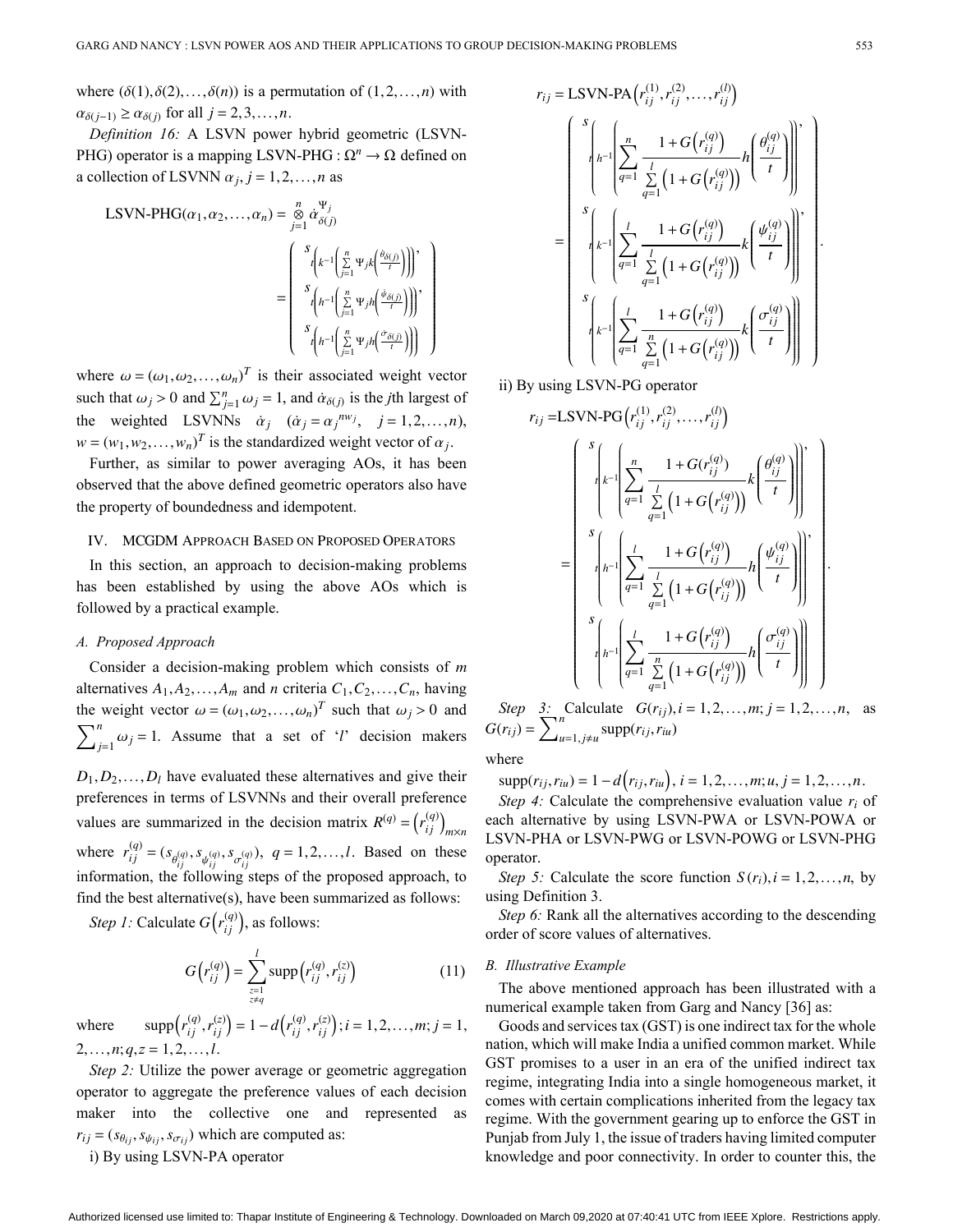state government has planned to train more than 2000 youths as "GST Mitra" to cater the traders. Punjab GST Mitra Scheme, which has to be started as a pilot project from Patiala, proposes to assist taxpayers in furnishing the details of outward supplies, inward supplies and returns, filing claims or refunds, filing any other applications etc., in GST Regime. It aims to create a group of Tax professionals available in the locality or at the doorstep of the taxpayer, at affordable costs throughout the State of Punjab.

 $(A_1)$ , "Reliance Communications"  $(A_2)$ , "Vodafone India"  $(A_3)$  and "Mahanagar Telecom Nigam"  $(A_4)$  under the criteria: "Customer Services"  $(C_1)$ , "Bandwidth"  $(C_2)$ , "Package Deal"  $(C_3)$ , "Total Cost"  $(C_4)$  with weight vector  $\omega = (0.2, 0.3, 0.1, 0.1)$ is  $w = (0.2575, 0.3316, 0.1292, 0.2817)^T$ . Government has selected three decision makers  $D_1$ ,  $D_2$  and  $D_3$  who have the The poor internet connectivity in far-flung areas has emerged as a big stumbling block in the success of "GST Mitra" scheme. In order to provide the online services to run this scheme, the state government is planning to give contract combinedly to private mobile service provider along with state-owned BSNL. For this purpose, committee formed by the government shortlisted the four internet service provider, namely, "Bharti Airtel"  $4$ <sup>T</sup>. Assume that weight vector associated with hybrid operator responsibilities to evaluate the given alternatives and rate their preferences in terms of linguistic term set  $Q = \{s_0 = "extremely\}$ poor",  $s_1$  = "very poor",  $s_2$  = "poor" , $s_3$  = "slightly poor",  $s_4$  = "fair",  $s_5$  = "slightly good",  $s_6$  = "good",  $s_7$  = "very good",  $s_8$  = "extremely good"}. The rating values of these decision makers are summarized as

$$
R^{(1)} = \frac{A_1}{A_3} \begin{bmatrix} (s_4, s_4, s_3) & (s_3, s_1, s_5) & (s_6, s_3, s_5) & (s_2, s_3, s_6) \\ (s_4, s_3, s_2) & (s_1, s_2, s_3) & (s_5, s_1, s_3) & (s_3, s_1, s_4) \\ (s_5, s_3, s_3) & (s_2, s_3, s_4) & (s_6, s_4, s_3) & (s_1, s_4, s_3) \\ (s_3, s_5, s_1) & (s_7, s_2, s_2) & (s_3, s_2, s_3) & (s_5, s_2, s_2) \end{bmatrix}
$$

$$
R^{(2)} = \frac{A_2}{A_3} \begin{bmatrix} (s_3, s_5, s_2) & (s_4, s_4, s_7) & (s_5, s_1, s_4) & (s_2, s_1, s_3) \\ (s_5, s_1, s_2) & (s_2, s_5, s_1) & (s_3, s_5, s_4) & (s_5, s_4, s_2) \\ (s_7, s_4, s_3) & (s_2, s_3, s_5) & (s_7, s_2, s_4) & (s_3, s_1, s_2) \\ (s_2, s_6, s_5) & (s_6, s_3, s_3) & (s_5, s_1, s_2) & (s_4, s_2, s_1) \end{bmatrix}
$$

$$
R^{(3)} = \frac{A_2}{A_3} \begin{bmatrix} (s_6, s_1, s_1) & (s_5, s_2, s_1) & (s_7, s_2, s_1) & (s_6, s_1, s_2) \\ (s_6, s_2, s_2) & (s_2, s_2, s_3) & (s_6, s_2, s_6) & (s_3, s_4, s_5) \\ (s_6, s_2, s_3) & (s_2, s_6, s_4) & (s_3, s_4, s_3) & (s_4, s_2, s_1) \\ (s_3, s_5, s_4) & (s_5, s_2, s_6) & (s_4, s_5, s_2) & (s_6, s_2
$$

generator  $k(x) = -\log(x)$  and hence the following steps of the Without loss of generality, we have taken the additive proposed approach have been summarized as

*Step 1:* By utilizing (11), we get

| 1.5833 | 1.5417 | 1.3750 |
|--------|--------|--------|
| 1.7917 | 1.8333 | 1.8750 |
| 1.7917 | 1.7500 | 1.7917 |
| 1.6250 | 1.6250 | 1.7500 |
|        |        |        |
| 1.5417 | 1.5417 | 1.4167 |
| 1.7083 | 1.5417 | 1.7500 |
| 1.8333 | 1.7917 | 1.7083 |

|                  | 1.5833 | 1.5833 | 1.500  |
|------------------|--------|--------|--------|
| G <sup>(3)</sup> | 1.5000 | 1.3750 | 1.4583 |
|                  | 1.7917 | 1.6250 | 1.7500 |
|                  | 1.6250 | 1.6250 | 1.5833 |
|                  | 1.3750 | 1.5833 | 1.3750 |
|                  | 1.5417 | 1.5000 | 1.6250 |
|                  | 1.4583 | 1.625  | 1.5833 |
|                  | 1.8333 | 1.8333 | 1.8333 |

*Step 2:* Aggregate the values of the decision matrices by using either LSVN-PA or LSVN-PG operators and their results are summarized in Tables I and II respectively.

.

TABLE I Aggregated Matrix by Using LSVN-PA

|                | $C_1$                                     | $C_2$                                  |
|----------------|-------------------------------------------|----------------------------------------|
| A <sub>1</sub> | $(s_{4.5360}, s_{2.7813}, s_{1.8465})$    | $(s_{4.0677}, s_{1.5813}, s_{3.3363})$ |
| A <sub>2</sub> | $(s_{4\,7027}, s_{1\,8135}, s_{2\,0000})$ | $(s_1 6786, s_2 6758, s_2 1161)$       |
| $A_3$          | $(s_{6\ 1774}, s_{2\ 8798}, s_{3\ 0000})$ | $(s_{2.0000}, s_{3.7580}, s_{4.3105})$ |
| $A_4$          | $(s_{2.6918}, s_{5.3082}, s_{2.7309})$    | $(s_{6.1857}, s_{2.6280}, s_{2.8808})$ |
|                | $C_3$                                     | C <sub>4</sub>                         |
| A <sub>1</sub> | $(s_{61710}, s_{18152}, s_{27440})$       | $(s_3 7963, s_1 4273, s_3 2929)$       |
| A <sub>2</sub> | $(s_{49101}, s_{21246}, s_{41543})$       | $(s_3$ 7672, $s_2$ 5262, $s_3$ 4441)   |
| $A_3$          | $(s_{6.1653}, s_{3.2011}, s_{3.2906})$    | $(s_2$ 8338, $s_1$ 9701, $s_1$ 8033)   |
| A4             | $(s_{4.0856}, s_{2.1448}, s_{2.2911})$    | $(s_{51155}, s_{20000}, s_{12599})$    |
|                |                                           |                                        |

TABLE II Aggregated Matrix by Using LSVN-PG

|                | $C_1$                                     | $\mathcal{C}_2$                        |
|----------------|-------------------------------------------|----------------------------------------|
| A <sub>1</sub> | $(s_{4\,1256}, s_{3\,6681}, s_{2\,0833})$ | $(s_38989, s_16782, s_52836)$          |
| A <sub>2</sub> | $(s_{4\ 1256}, s_{2.0508}, s_{2.0000})$   | $(s_{1.5817}, s_{3.1859}, s_{2.4359})$ |
| $A_3$          | $(s_{5,9391}, s_{3,0624}, s_{3,0000})$    | $(s_{2,0000}, s_{4,2877}, s_{4,3675})$ |
| A4             | $(s_{2.6263}, s_{5.3737}, s_{3.6267})$    | $(s_{5.9497}, s_{2.6933}, s_{3.0616})$ |
|                | $C_3$                                     | $C_4$                                  |
| A <sub>1</sub> | $(s_{5.9334}, s_{2.0567}, s_{3.6427})$    | $(s_{28546}, s_{17227}, s_{40578})$    |
| A <sub>2</sub> | $(s_4$ 5047, $s_2$ 9478, $s_4$ 5788)      | $(s_3 5438, s_3 1846, s_3 8328)$       |
| $A_3$          | $(s_{5.9293}, s_{3.4432}, s_{3.3461})$    | $(s_{2,3240}, s_{2,4460}, s_{2,0390})$ |
| A4             | $(s_3, 9144, s_2, 9730, s_2, 3556)$       | $(s_4\,9324, s_2\,0000, s_1\,3506)$    |

*Step 3:* Compute  $G_{ij}$ ,  $i = 1, 2, 3, 4$ ;  $j = 1, 2, 3, 4$ : a) By using the data given in Table I, we have

|  |  | $G = \left[ \begin{array}{cccc} 2.5751 & 2.7268 & 2.5942 & 2.6950 \\ 2.5930 & 2.4421 & 2.5521 & 2.6286 \\ 2.4817 & 2.2818 & 2.4827 & 2.3071 \\ \end{array} \right]$ |
|--|--|---------------------------------------------------------------------------------------------------------------------------------------------------------------------|
|  |  | $\begin{bmatrix} 2.2282 & 2.4660 & 2.5677 & 2.4697 \end{bmatrix}$                                                                                                   |

.

b) By using the data given in Table II, we have

| $G = \left[ \begin{array}{cccc} 2.3506 & 2.5090 & 2.4642 & 2.5278 \\ 2.4853 & 2.4446 & 2.5485 & 2.6082 \\ 2.4808 & 2.2991 & 2.4816 & 2.3501 \end{array} \right].$ |  |  |
|-------------------------------------------------------------------------------------------------------------------------------------------------------------------|--|--|
| $\left[ \begin{array}{cc} 2.1881 & 2.4579 & 2.5426 & 2.4011 \end{array} \right]$                                                                                  |  |  |

operators, we get the aggregated values  $r_i$  of the alternatives *Step 4:* By utilizing LSVN-PWA or LSVN-POWA or LSVN-PHA or LSVN-PWG or LSVN-POWG or LSVN-PHG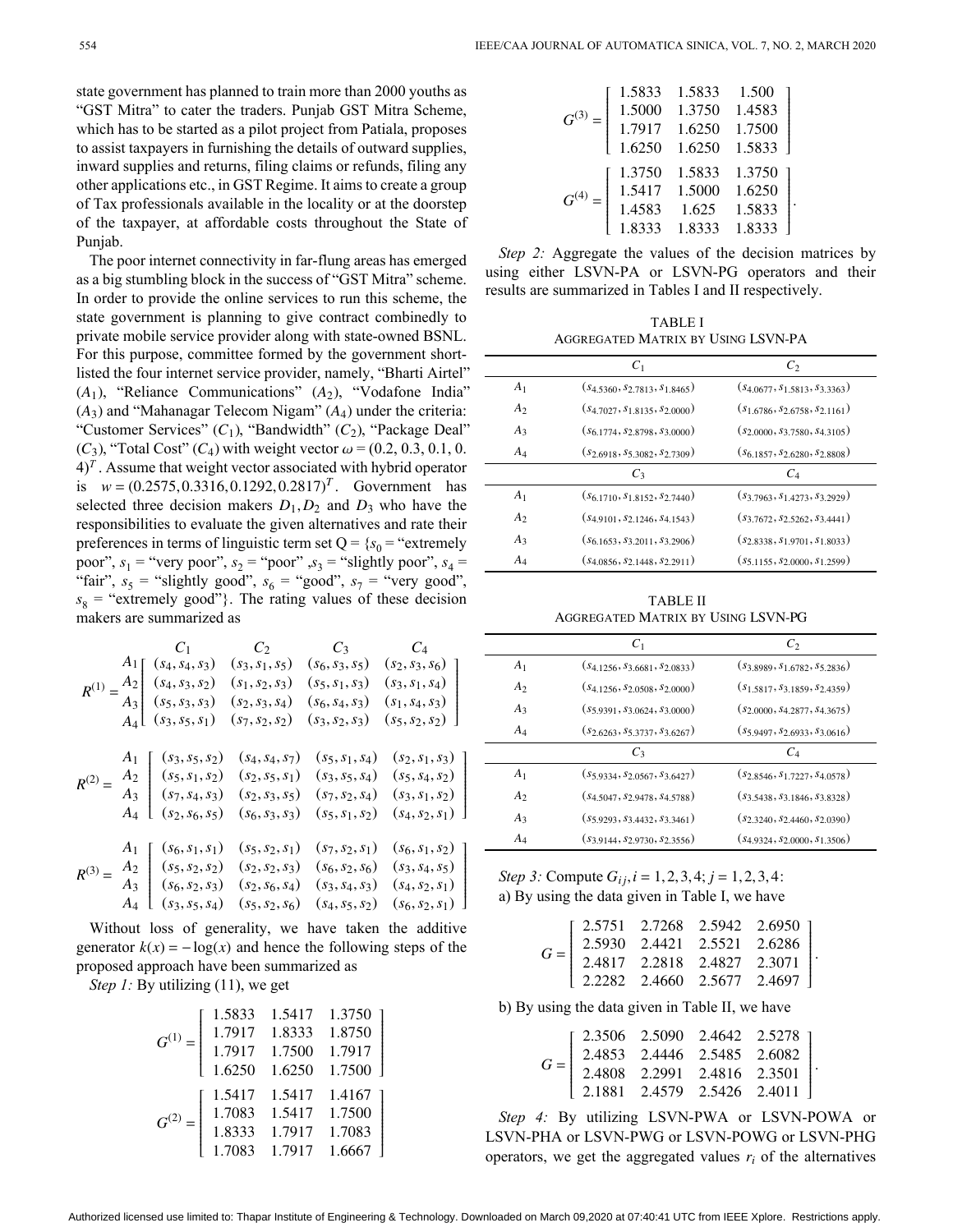| Operators        | $r_1$                                  | r <sub>2</sub>                         | r3                                     | $r_4$                                  |
|------------------|----------------------------------------|----------------------------------------|----------------------------------------|----------------------------------------|
| <b>LSVN-PWA</b>  | (S4,3438, S1,7169, S2,9015)            | (S3,6184, S2,3612, S2,7298)            | $(s_{4.0957}, s_{2.7103}, s_{2.7560})$ | $(s_{5.0981}, s_{2.6299}, s_{1.9928})$ |
| <b>LSVN-POWA</b> | (S4,6520, S1,8513, S2,6680)            | $(s_{3.6738}, s_{2.3002}, s_{2.6714})$ | $(s_{4.7434}, s_{3.1721}, s_{3.3734})$ | $(s_{4.6887}, s_{3.2484}, s_{2.3560})$ |
| <b>LSVN-PHA</b>  | (S4.4914, S2.2938, S2.9237)            | $(s_{3.3716}, s_{2.5596}, s_{2.8466})$ | $(s_{4.4097}, s_{3.0225}, s_{3.0346})$ | $(s_{4.7872}, s_{2.7422}, s_{2.2625})$ |
| LSVN-PWG         | $(s_{3.6218}, s_{2.1747}, s_{4.1532})$ | $(s_{3.0240}, s_{2.9553}, s_{3.2358})$ | $(s_{2.9797}, s_{3.2807}, s_{3.1541})$ | $(s_{4.5290}, s_{3.1437}, s_{2.4846})$ |
| <b>LSVN-POWG</b> | $(s_{4.1687}, s_{2.4317}, s_{4.0928})$ | $(s_{2.8835}, s_{2.9087}, s_{3.2459})$ | (S3,4973, S3,6412, S3,6086)            | $(s_{4.5290}, s_{3.9281}, s_{2.9560})$ |
| LSVN-PHG-        | $(s_{3,8239}, s_{2,4989}, s_{4,4578})$ | $(s_{2.4989}, s_{2.9087}, s_{2.8745})$ | $(s_{2.9550}, s_{3.8349}, s_{3.8232})$ | $(s_{3.8255}, s_{3.8724}, s_{2.7130})$ |

TABLE III Aggregated LSVNNS by Using Different Operators

 $A_i$ ,  $i = 1, 2, 3, 4$  and the results are summarized in Table III.

*Step 5:* The score values of these aggregated numbers are summarized in Table IV.

pairs, the best alternative is either  $A_4$  or  $A_1$ . *Step 6:* Based on these score values, the ranking order of the alternatives is summarized in the last column of the Table IV. From this table, we can see that corresponding to the different

### *C. Comparative Analysis*

To compare the performance of the proposed approach with the existing operators, namely linguistic neutrosophic number (LNN) weighted averaging and geometric aggregation operators denoted by LNNWAA and LNNWGA as proposed by Fang and Ye [35], LNN weighted power Heronian average (LNWPHA) proposed by Liu *et al*. [21] and Linguistic singlevalued neutrosophic Prioritized aggregation (LNPA) proposed by Garg and Nancy [36]. For it, the considered data of the problem has been taken and then the following steps of their approaches have been implemented which are summarized as follows:

 $p = 1, q = 2$ ) to calculate the overall values of each alternative *Step 1:* Aggregate the different preferences of decision makers by using LNNWAA or LNNWGA operators. The results of it are summarized in Tables V and VI respectively. On the other hand, if we apply LNWPHA operator (with for each decision maker then their results are summarized in Table VII. On the other hand, the values of each alternative by LNPA operator are summarized in Table VIII.

values  $r_i$ ,  $i = 1, 2, 3, 4$  of the alternatives are obtained by using *Fi*<sub>1</sub> = ( $s_{4.3842}, s_{1.7238}, s_{2.8652}$ ),  $r_2$  = ( $s_{3.60.2}, s_{2.3761}$ ) *s*<sub>2.6987</sub>),  $r_3 = (s_{4.0426}, s_{2.7280}, s_{2.7629})$  and  $r_4 = (s_{5.0746}, s_{2.6567}, s_{3.6567})$ *s*1.9992) while by using LNNWGA operator we get  $r_1 = (s_{3.0983}, s_{2.1872}, s_{4.1251}), r_2 = (s_{2.5467}, s_{2.9720}, s_{3.2029}),$  $r_3 = (s_{2.5529}, s_{3.3087}, s_{3.1670})$  and  $r_4 = (s_{4.5233}, s_{3.1853}, s_{2.4984})$ . collective LSVN given in Table VII, we can get  $r_1 = (s_{5.5054},$ *s*<sub>0.9201</sub>, *s*<sub>1.7792</sub>,  $r_2 = (s_{4.7183}, s_{1.2941}, s_{1.5345}), r_3 = (s_{5.1725},$  $s_{1.6739}, s_{1.7312}$  and  $r_4 = (s_{6.2089}, s_{1.4063}, s_{1.1454})$ . By LNPA operator, these values are  $r_1 = (s_{5.0259}, s_{2.2665}, s_{3.2699})$ ,  $r_2 = (s_{4.2176}, s_{2.0214}, s_{2.6403}), \quad r_3 = (s_{5.4767}, s_{3.0336}, s_{3.0597})$  and *r*<sup>4</sup> = (*s*5.0871,*s*2.2943,*s*1.8710) . *Step 2:* Based on these aggregated values, the overall rating However, by using LNWPHA operator to calculate the

alternatives are obtained by using values of  $r_i$  and results are *Step 3:* The score values and the final ranking of the represented in Table IX.

the existing approaches is still  $A_4$  which coincides with the It is noted from this table that the best alternative obtained by proposed approach. However, the computational procedure of the proposed approach is different from the existing studies. For instance, Fang and Ye [35] weighted averaging and geometric aggregation operators were introduced based on the algebraic sum and product and do not consider the dependency factor between the attributes. Liu *et al*. [21], they considered the PA and Heronian mean operator simultaneously to interact with the different pairs of LNNs. In [36], authors have aggregated the values by using prioritized aggregation operators. On the other hand, the proposed operator takes the advantages of LSVNS and power aggregation to aggregate the process by using the support function for solving MCGDM problems.

#### *D. Further Discussion*

To justify the importance of the proposed work with respect to the existing work, an investigation is done in the form of their characteristics comparison. The results are summarized in Table X.

The approaches in [16]–[18], [25] are based on a weighted averaging operators by utilizing the quantitative information only. Also, in their approaches, they had assumed that all the input arguments are independent of each other. Therefore, their approaches are limited and unable to apply to the linguistic information. However, on the contrary, the proposed approach can capture the interrelationship among input arguments and also describe for the qualitative with linguistic information. Hence, the present approach is much better than the methods in [16]–[18], [25]. In [35], authors have considered the linguistic features during the information extract phase and hence proposed the weighted averaging and geometric operators to aggregate them. But again, during their formulation, they assumed that all the collective information is independent of each other. Thus, their approach is limited. In [21] approach, authors have proposed power Heronian mean by utilizing the linguistic information by considering the interdependency between the pairs of the input arguments. Also, in [36], the authors have presented prioritized weighted operators for the linguistic SVNNs. However, the computational process in the proposed approach is entirely different from the existing one. In the proposed approach, the information used for the analysis is based on the linguistic nature which can reflect the inherent thoughts of decision makers more accurately. Also, the information about the attribute weights are extracted from the support measures instead of the priori assigned. In addition, it considers the interaction between the pair of the input arguments during the analysis.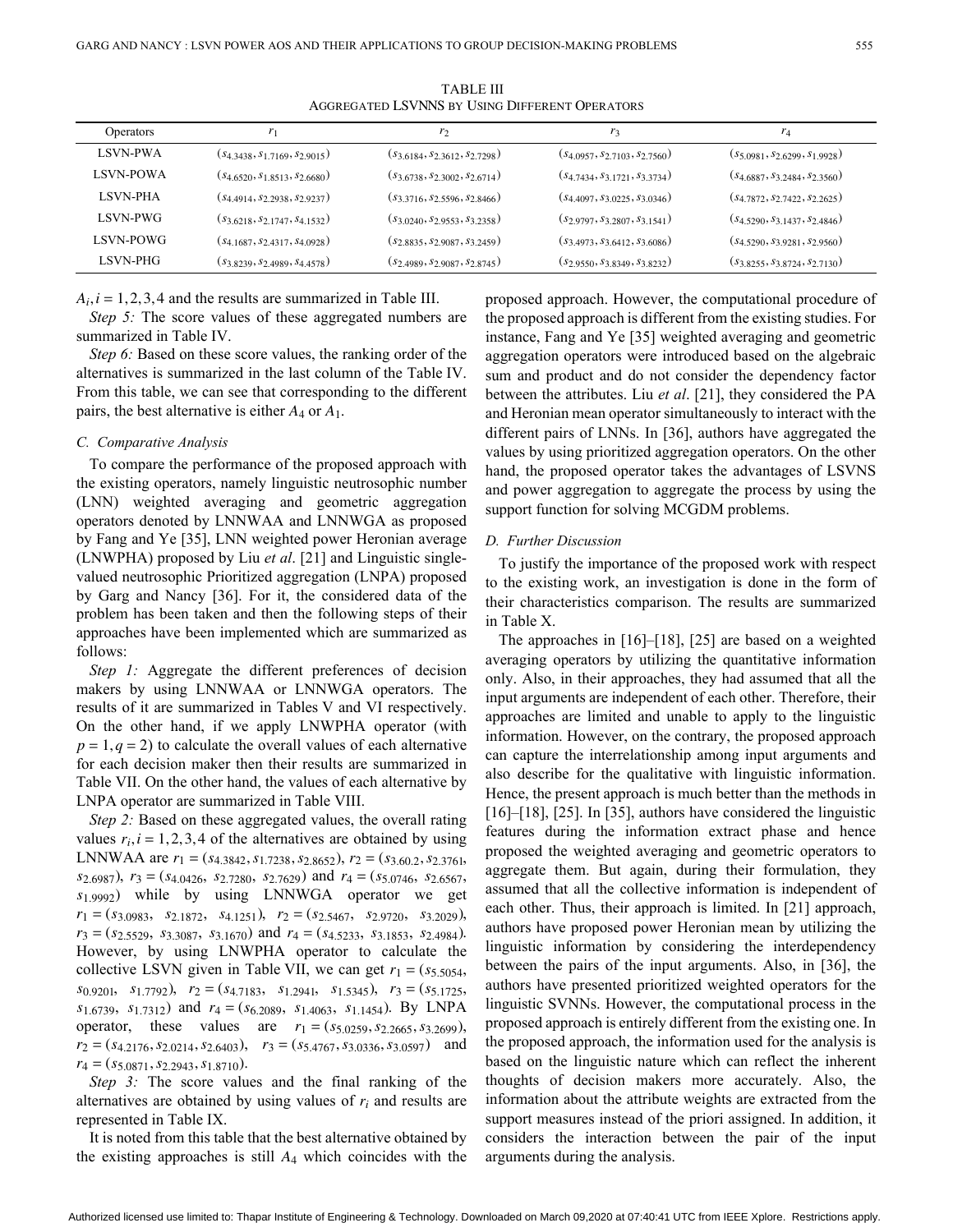TABLE IV Score Values of Aggregated LSVNNs

| <b>Operators</b> | $S(r_1)$ | $S(r_2)$ | $S(r_3)$ | $S(r_4)$ | Ranking                 |
|------------------|----------|----------|----------|----------|-------------------------|
| <b>LSVN-PWA</b>  | 5.2418   | 4.8425   | 4.8764   | 5.4918   | $A_4 > A_1 > A_3 > A_2$ |
| <b>LSVN-POWA</b> | 5.3776   | 4.9007   | 4.7327   | 5.0281   | $A_1 > A_4 > A_2 > A_3$ |
| <b>LSVN-PHA</b>  | 5.0913   | 4.6551   | 4.7842   | 5.2608   | $A_4 > A_1 > A_3 > A_2$ |
| <b>LSVN-PWG</b>  | 4.4313   | 4.2776   | 4.1793   | 4.9669   | $A_4 > A_1 > A_3 > A_2$ |
| <b>LSVN-POWG</b> | 4.5481   | 4.2430   | 4.0825   | 4.3584   | $A_1 > A_4 > A_2 > A_3$ |
| LSVN-PHG         | 4.2891   | 4.1841   | 3.7656   | 4.4134   | $A_4 > A_1 > A_3 > A_2$ |

TABLE V Aggregated Matrix by Using LNNWAA

|                | $C_1$                                  | C <sub>2</sub>                         |
|----------------|----------------------------------------|----------------------------------------|
| A <sub>1</sub> | $(s_{4.5800}, s_{2.7144}, s_{1.8171})$ | $(s_{4.0851}, s_{1.5874}, s_{3.2711})$ |
| A <sub>2</sub> | $(s_{4.6981}, s_{1.8171}, s_{2.0000})$ | $(s_{1,6836}, s_{2,7144}, s_{2,0801})$ |
| $A_3$          | $(s_{6.1829}, s_{2.8845}, s_{3.0000})$ | $(s_{20000}, s_{37798}, s_{43089})$    |
| $A_4$          | $(s_{2.6867}, s_{5.3133}, s_{2.7144})$ | $(s_{6.1829}, s_{2.6207}, s_{2.8845})$ |
|                | $C_3$                                  | $C_4$                                  |
| A <sub>1</sub> | $(s_{6.1829}, s_{1.8171}, s_{2.7144})$ | $(s_{3.8398}, s_{1.4422}, s_{3.3019})$ |
| A <sub>2</sub> | $(s_{4.8928}, s_{2.1544}, s_{4.1602})$ | $(s_3 7828, s_2 5198, s_3 4200)$       |
| $A_3$          | $(s_{6,1829}, s_{3,1748}, s_{3,3019})$ | $(s_{2.8075}, s_{2.0000}, s_{1.8171})$ |
| $A_4$          | $(s_{4.0851}, s_{2.1544}, s_{2.2894})$ | $(s_{5.1155}, s_{2.0000}, s_{1.2599})$ |
|                |                                        |                                        |

TABLE VI Aggregated Matrix by Using LNNWGA

|                | $C_1$                                  | C <sub>2</sub>                          |
|----------------|----------------------------------------|-----------------------------------------|
| A <sub>1</sub> | $(s_1$ 8171, $s_3$ 6205, $s_2$ 0561)   | $(s_{3.9149}, s_{1.6836}, s_{5.2411})$  |
| A <sub>2</sub> | $(s_{2.0000}, s_{2.0561}, s_{2.0000})$ | $(s_1$ 5874, $s_3$ 2378, $s_2$ 4066)    |
| $A_3$          | $(s_30000, s_30676, s_30000)$          | $(s_{20000}, s_{43160}, s_{43089})$     |
| $A_4$          | $(s_{2.7144}, s_{5.3793}, s_{3.6205})$ | $(s_{5.9439}, s_{2.6867}, s_{3.0676})$  |
|                | $C_3$                                  | $C_4$                                   |
| A <sub>1</sub> | $(s_{5.9439}, s_{2.0561}, s_{3.6205})$ | $(s_{2.8845}, s_{1.7427}, s_{4.0851})$  |
| A <sub>2</sub> | $(s_{4.4814}, s_{2.9867}, s_{4.5800})$ | $(s_3 5569, s_3 1797, s_3 8398)$        |
| $A_3$          | $(s_{5.9439}, s_{3.4211}, s_{3.3584})$ | $(s_2, s_{24}, s_{2,4822}, s_{2,0561})$ |
| $A_4$          | $(s39149, s29867, s23538)$             | $(s_4\,9324, s_2\,0000, s_1\,3506)$     |

# *E. Test Criteria for Evaluating the Decision-making Methods*

To validate the proposed method, Wang and Triantaphyllou [6] gave some test criteria's for validation of the decisionmaking approach which are given as follows:

*Test criterion 1:* "A valid decision-making approach should give the same best alternative even if a non-optimal alternative is changed by another worse one."

*Test criterion 2:* "An valid decision-making approach should have transitive property."

*Test criterion 3:* "Decomposition of decision-making problem into smaller problems should not affect the ranking of the original problem."

To investigate the validity of the proposed approach, these three test criteria have been tested as follows.

*1) Validity Under Criterion 1:* As, it can be easily seen from

TABLE VII Aggregated Values of the Alternatives by LNWPHA

| $R^{(1)}$ | $R^{(2)}$                                                                                                                  | $R^{(3)}$ |
|-----------|----------------------------------------------------------------------------------------------------------------------------|-----------|
|           | $A_1$ (\$3.8346, \$1.8184, \$4.3324) (\$3.7278, \$1.8246, \$3.0596) (\$6.4868, \$0.9092, \$0.7986)                         |           |
|           | $A_2$ $(s_{3.5145}, s_{1.1608}, s_{2.4493})$ $(s_{4.6719}, s_{2.7618}, s_{1.2733})$ $(s_{4.2265}, s_{1.9832}, s_{2.9664})$ |           |
|           | $A_3$ $(s_{3.5673}, s_{2.8156}, s_{2.6579})$ $(s_{5.3880}, s_{1.6848}, s_{2.6011})$ $(s_{4.6120}, s_{2.4765}, s_{1.8543})$ |           |
|           | $A_4$ $(s_{5.9348}, s_{1.8753}, s_{1.2836})$ $(s_{5.2285}, s_{2.0137}, s_{1.7473})$ $(s_{5.5571}, s_{2.1654}, s_{2.2540})$ |           |

TABLE VIII Aggregated Values of the Alternatives by LNPA

|                | $C_1$                                  | $C_2$                                  |
|----------------|----------------------------------------|----------------------------------------|
| A <sub>1</sub> | $(s_{4.1449}, s_{3.4758}, s_{2.2553})$ | $(s_{3.6040}, s_{1.6671}, s_{4.6022})$ |
| A <sub>2</sub> | $(s_4$ 5581, $s_1$ 9737, $s_2$ 0000)   | $(s_{1.4475}, s_{2.5985}, s_{2.1918})$ |
| $A_3$          | $(s_{6.0270}, s_{3.0160}, s_{3.0000})$ | $(s_{20000}, s_{32507}, s_{42559})$    |
| A4             | $(s_{2.7009}, s_{5.2991}, s_{1.8998})$ | $(s_{6,3733}, s_{2,2969}, s_{2,9492})$ |
|                | $C_3$                                  | $C_4$                                  |
| A <sub>1</sub> | $(s_{6.0332}, s_{2.0011}, s_{3.4079})$ | $(s_{2,8398}, s_{1,9924}, s_{4,3836})$ |
| A <sub>2</sub> | $(s_{4.6146}, s_{1.9564}, s_{3.6782})$ | $(s_{3.7092}, s_{1.9633}, s_{3.3888})$ |
| $A_3$          | $(s_{6.0265}, s_{3.2439}, s_{3.2725})$ | $(s_{2,1207}, s_{2,5390}, s_{2,2678})$ |
| A4             | $(s_38890, s_19966, s_2444)$           | $(s_{4.9995}, s_{2.0000}, s_{1.3684})$ |

the Table IV, the LSVN-PWA operator results  $A_3$  as nonoptimal and  $A_2$  as the worst one. For execution of the test Criteria 1 on the proposed approach, the alternative  $A_3$  is matrices. The changed data for the alternative  $A_3$  is given in replaced with less desirable alternative in the original decision Table XI.

summarized as  $r_1 = (s_{4.3438}, s_{1.7169}, s_{2.9015}), r_2 = (s_{3.6184},$ *s*<sub>2.3612</sub>, *s*<sub>2.7298</sub>),  $r_3 = (s_{2.7451}, s_{3.4168}, s_{3.5128})$  and  $r_4 = (s_{5.0981}, s_{5.6981})$ *s*<sub>2.6299</sub>, *s*<sub>1.9928</sub>). The score values of these numbers are  $S(r_1) = 5.2418$ ,  $S(r_2) = 4.8425$ ,  $S(r_3) = 3.9385$  and  $S(r_4) =$ 5.4918. Thus, alternatives are ranked as  $A_4 > A_1 > A_2 > A_3$ which indicates  $A_4$  is the best alternative as given by the actual Apply the LSVN-PA operator to aggregate the modified decision-making metrics and then apply the LSVN-PWA operator to get the final aggregated values which are problem. From this, we conclude that the given approach does not reverse the original decision after replacing the non-optimal alternative by some other alternative. Therefore, the proposed method is effective according to test Criteria 1.

*2) Validity Under Criteria 2 and 3:* For testing the validity of the above method by using the remaining two test criteria's,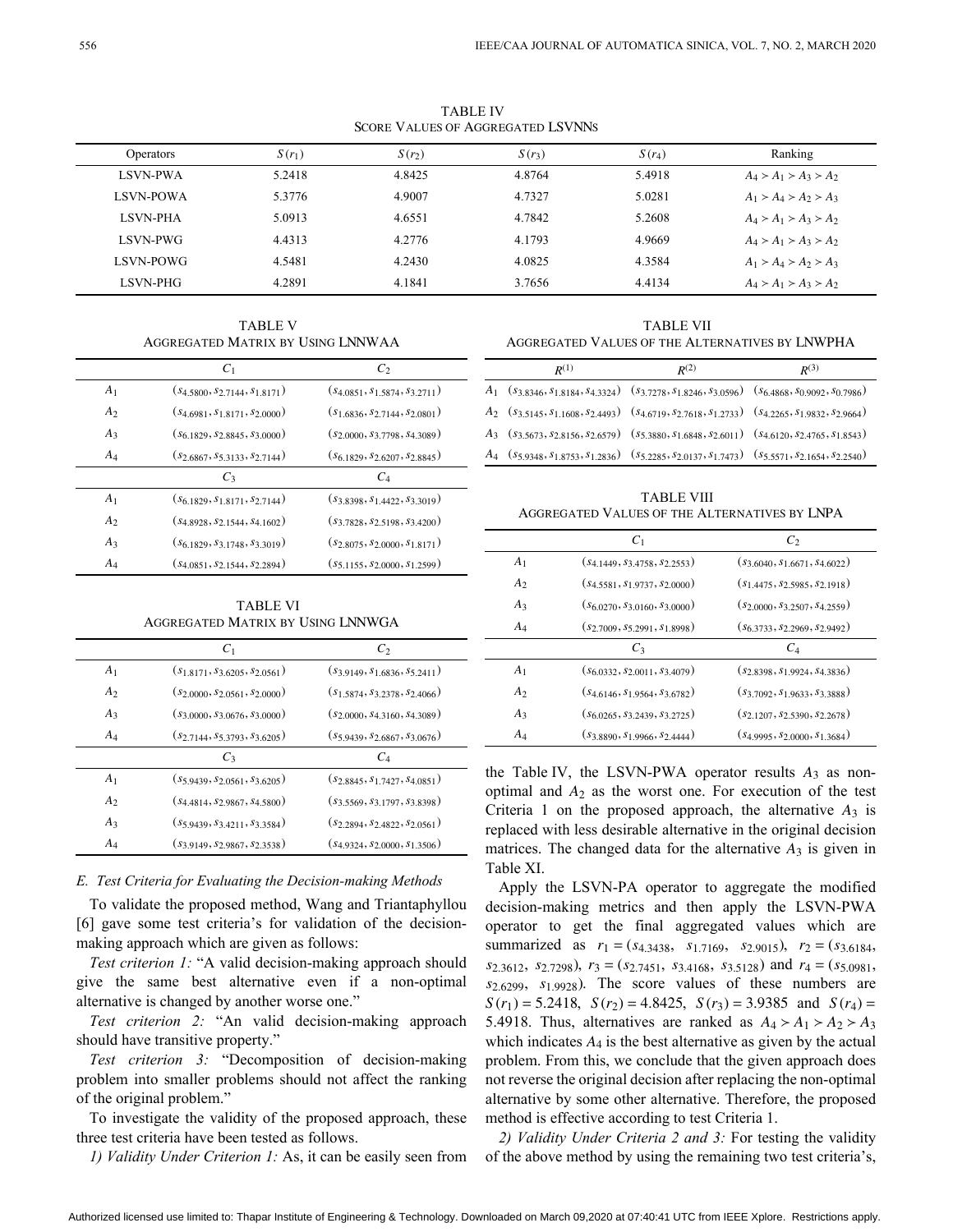| SCORE AND RANKING VALUES BY USING THE EXISTING OPERATORS |          |          |          |          |                         |  |  |
|----------------------------------------------------------|----------|----------|----------|----------|-------------------------|--|--|
|                                                          | $S(r_1)$ | $S(r_2)$ | $S(r_3)$ | $S(r_4)$ | Ranking                 |  |  |
| LNNWAA[35]                                               | 5.2651   | 4.8428   | 4.8506   | 5.4729   | $A_4 > A_1 > A_3 > A_2$ |  |  |
| LNNWGA[35]                                               | 4.2620   | 4.1240   | 4.0257   | 4.9465   | $A_4 > A_1 > A_2 > A_3$ |  |  |
| LNWPHA[21]                                               | 6.2687   | 5.9633   | 5.9225   | 6.5524   | $A_4 > A_1 > A_2 > A_3$ |  |  |
| LNPA[36]                                                 | 5.1631   | 5.1853   | 5.1278   | 5.6406   | $A_4 > A_2 > A_1 > A_3$ |  |  |

TABLE IX Score and Ranking Values by Using the Existing Operators

TABLE X The Characteristic Comparisons of Different Methods

|                         | Properties                                                        |                                                              |                                                                      |                                                       |  |  |
|-------------------------|-------------------------------------------------------------------|--------------------------------------------------------------|----------------------------------------------------------------------|-------------------------------------------------------|--|--|
| Methods                 | Whether attribute weights<br>derived from the support<br>measures | Whether describe<br>information using linguistic<br>features | Whether consider the<br>interrelationship between input<br>arguments | Whether consider multiple<br>group of decision makers |  |  |
| Peng <i>et al.</i> [17] | $\times$                                                          | ×                                                            | X                                                                    | $\times$                                              |  |  |
| Ye[16]                  | X                                                                 | ×                                                            | X                                                                    | $\times$                                              |  |  |
| Nancy and Garg[18]      | X                                                                 | ×                                                            | X                                                                    | $\times$                                              |  |  |
| Ji et al. $[25]$        | $\times$                                                          | ×                                                            | X                                                                    | $\times$                                              |  |  |
| Fang and Ye [35]        | X                                                                 |                                                              | X                                                                    | $\times$                                              |  |  |
| Garg and Nancy [36]     | X                                                                 |                                                              |                                                                      |                                                       |  |  |
| The proposed method     |                                                                   |                                                              |                                                                      |                                                       |  |  |

TABLE XI RATING OF  $A_3^{\phantom{\dag}}$  for Each Decision Maker

|                | U1                | Ċ۶                | Ċз                | $C_4$             |
|----------------|-------------------|-------------------|-------------------|-------------------|
| $D_1$          | $(s_4, s_3, s_4)$ | $(s_2, s_4, s_4)$ | $(s_4, s_5, s_6)$ | $(s_1, s_5, s_3)$ |
| D <sub>2</sub> | $(s_5, s_4, s_4)$ | $(s_1, s_3, s_5)$ | $(s_5, s_3, s_4)$ | $(s_2, s_3, s_2)$ |
| $D_3$          | $(s_4, s_2, s_3)$ | $(s_2, s_6, s_5)$ | $(s_3, s_4, s_4)$ | $(s_3, s_2, s_3)$ |

decision-making problems as  $\{A_1, A_2, A_3\}$ ,  $\{A_2, A_3, A_4\}$ , and  ${A_3, A_4, A_1}$ . After applying the proposed approach, we get the  $A_1 > A_3 > A_2$ ,  $A_4 > A_3 > A_2$ , and  $A_4 > A_1 > A_3$  respectively. If get the final ranking as  $A_4 > A_1 > A_3 > A_2$ , which is same as we decompose the original problem into various smaller ranking of decomposed decision-making problems as we combine the ranking of these decomposed problems, we that of the original (un-decomposed) problem and also performs the transitive property. Thus, both test criteria's verify the proposed approach.

# V. CONCLUSION

In this paper, an attempt has been made to present the power aggregation operators from both arithmetic and geometric points of view, under the LSVN environment for various decision-making problems. The important characteristic of the proposed work is that they consider the supporting degree between the criteria's and ignore the effect of biased assessments on the results by giving little importance to those false and biased ones compared to other ones. The proposed operators involve the simple power aggregation, power weighted aggregation, power ordered weighted aggregation, and power hybrid aggregation operators. These operators have been used to develop the group decision-making approach and then apply to a practical problem related to decision making. Further, from the comparative analysis and the validity tests,

we can conclude that the proposed approach can be successfully utilized in evaluating the best alternative and is more reliable than simple algebraic and geometric operators as it considers the relationships among the criteria and overlooks the useless biased data. Future research will focus on introducing the various other operators [39]–[43] or to extend the approach to the linguistic interval neutrosophic environment [44]–[48].

#### **REFERENCES**

- [1] L. A. Zadeh, "Fuzzy sets," *Information and Control*, vol. 8, pp. 338– 353, 1965.
- [2] K. T. Atanassov, "Intuitionistic fuzzy sets," Fuzzy Sets and Systems, vol.20, pp.87–96, 1986.
- [3] H. Garg, "Novel intuitionistic fuzzy decision making method based on an improved operation laws and its application," *Engineering Applications of Artificial Intelligence*, vol. 60, pp.164–174, 2017.
- [4] H. Garg, "Some robust improved geometric aggregation operators under interval-valued intuitionistic fuzzy environment for multi-criteria decision-making process," *J. Industrial* & *Management Optimization*, vol.14, no.1, pp.283–308, 2018.
- [5] P. Liu and S.-M. Chen, "Multiattribute group decision making based on intuitionistic 2-tuple linguistic information," *Information Sciences*, vol. 430–431, pp. 599–619, 2018.
- X. Wang and E. Triantaphyllou, "Ranking irregularities when [6] evaluating alternatives by using some electre methods," *Omega - Int. J. Management Science*, vol.36, pp.45–63, 2008.
- [7] H. Garg and R. Arora, "Dual hesitant fuzzy soft aggregation operators and their application in decision making," *Cognitive Computation*, vol.10, no.5, pp.769–789, 2018.
- [8] P. Liu and P. Wang, "Some improved linguistic intuitionistic fuzzy aggregation operators and their applications to multiple-attribute decision making," *Int. J. Information Technology* & *Decision Making*, vol.16, no.3, pp.817–850, 2017.
- R. Arora and H. Garg, "A robust correlation coefficient measure of dual hesistant fuzzy soft sets and their application in decision making," *Engineering Applications of Artificial Intelligence*, vol.72, pp. 80–92, 2018. [9]
- [10] R. Arora and H. Garg, "Prioritized averaging/geometric aggregation operators under the intuitionistic fuzzy soft set environment," *Scientia Iranica*, vol.25, no.1, pp.466–482, 2018.
- [11] H. Garg and K. Kumar, "An advanced study on the similarity measures of intuitionistic fuzzy sets based on the set pair analysis theory and their